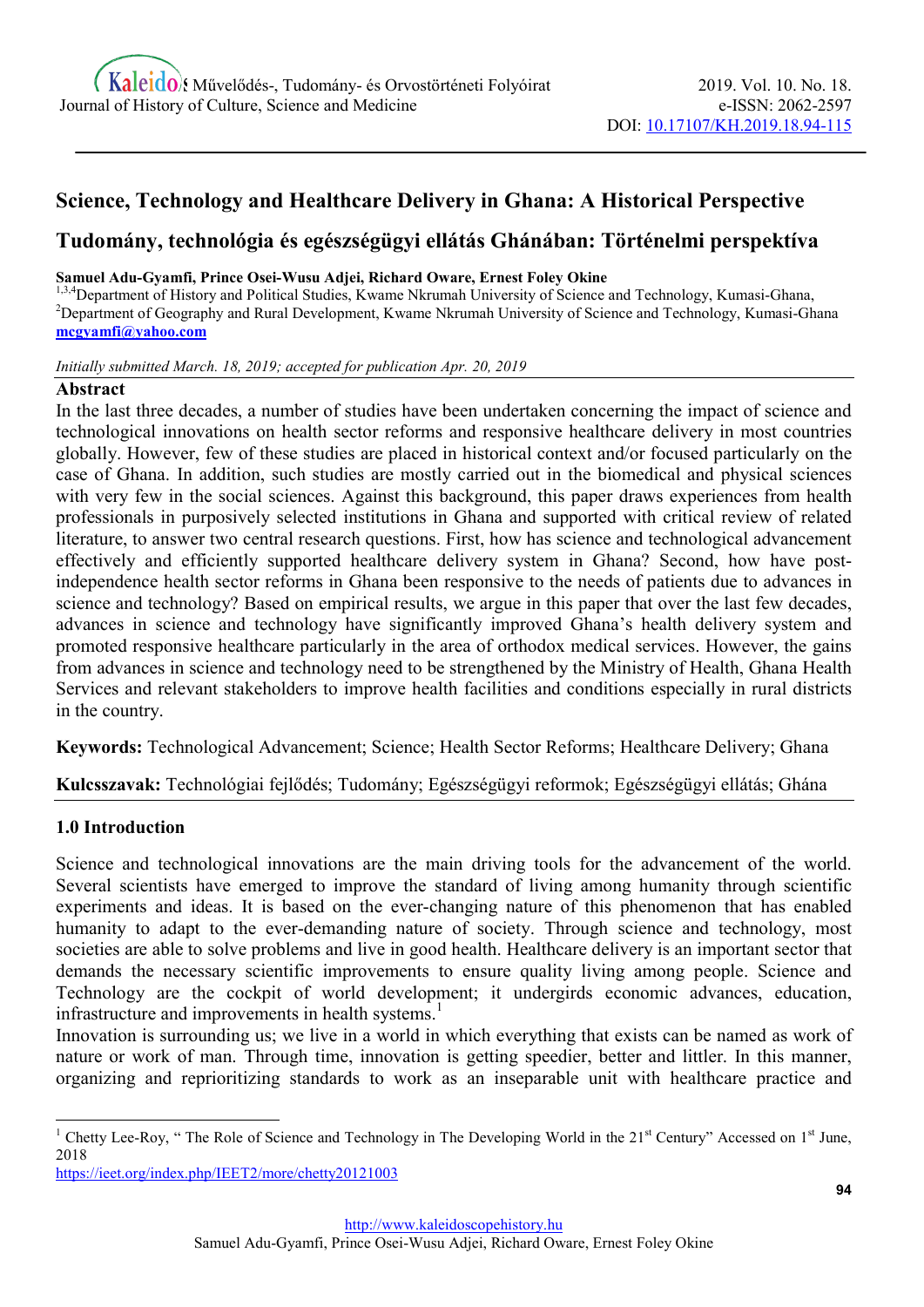mechanical advancements is necessary.<sup>2</sup> Advances in technology on health services and education have made tremendous improvements in the curing and eradication of diseases especially in Africa.<sup>3</sup> An example is malaria; a canker in Africa which is being taken care of.<sup>4</sup> According to Yee-Cheong and Juma, biomedical research is one of the recent advancements in science and technology in developing countries.<sup>5</sup> It has played a major role in diagnosis of diseases and has helped eradicate epidemics in our world through the creation of vaccines and molecular diagnostics.<sup>6</sup> They however stated that policies must be enacted to help sustain this act. In addition, there is the need for corporations among countries to improve the role of this technology.<sup>7</sup>

In his call for papers on wellbeing innovation for the British Medical Journal, Berger (1999) characterized innovation as 'any mediation that impacts wellbeing and society'. Through time, most central logical revelations have prompted and propelled advances as we find today through science and technology.<sup>8</sup> According to Fett (2000), science and innovation are unmistakable from each other and one trademark between them is that they are 'catalytic and synergistic'.<sup>9</sup>

Ghana as a country needs investments in science and technology especially in the health sector to enable it combat diseases and epidemics. Special and gradual advances in science and technology have been able to improve the lives of people over the world.<sup>10</sup> Ghana should partake in this phenomenon. Historically, the healthcare system of Ghana was mainly the indigenous system of healthcare delivery before the advent of Europeans.<sup>11</sup> Influences and modernization from the British government caused them to introduce some changes in this indigenous health system.<sup>12</sup> Likewise, the scientific medicine introduced by the British government has been the main stay of healthcare delivery in the country. Irrespective of this claim, Adu-Gyamfi and Bing (2016) and Twumasi (2005) argue strongly concerning a medically pluralistic society with various forms of strategies in combating healthcare which has persisted over time.<sup>13</sup> In his book, "Evolution of Modern Medicine in a Developing Country: Ghana 1880-1960", Addae (1996) enumerated how the British government took steps in setting up hospitals, health centres and dispensaries equipped with the necessary infrastructure to cater for the majority of the whites and some Ghanaians.<sup>14</sup> These pioneering activities laid the foundation of the medical system in the country as human resource were trained and later facilities were improved to facilitate healthcare in Ghana even after independence.

<sup>&</sup>lt;sup>2</sup> Thimbleby, Harold. "Technology and the Future of Healthcare", Journal of Public health Research 2.3(2013).161 <sup>3</sup> Op.cit

<sup>4</sup> Ibid

<sup>&</sup>lt;sup>5</sup> Juma Calestous and Yee-Cheong Lee, "Reinventing Global Health: The Role Of Science, Technology, And Innovation", (Elsevier, 2005)

 $6$  Ibid

<sup>7</sup> Ibid

<sup>&</sup>lt;sup>8</sup> Berger Abi, "The Impact of New Technologies in Medicine", British Medical Journal, Vol 318: 314.1999

<sup>&</sup>lt;sup>9</sup> Fett Michael, "Technology, Health and Healthcare", Occasional papers: Health Financial Series, Vol 5.2000.3

www.health.gov.au

 $\frac{10}{10}$  Ministry of Health, "Health Sector ICT Policy and Strategy (Final)" 2005

<sup>&</sup>lt;sup>11</sup> Bonsi K Stephen, " Modernization of Native Healers: Implications for Health Care Delivery in Ghana" Journal of National Medical Association, Vol 72, 11,1980

 $12$  Ibid

<sup>&</sup>lt;sup>13</sup> Adu-Gyamfi, Samuel. and Josephine Bing. "Traditional healing narratives from a community in Ghana: An empirical study." Journal of Basic and Applied Research International 17, no. 2 (2016): 125-135; Twumasi, Patrick A. Medical systems in Ghana: A study in medical sociology. Ghana Publishing Corporation, 2005.

<sup>&</sup>lt;sup>14</sup> Addae Stephen, "Evolution of Modern Medicine in a Developing Country: Ghana 1880-1960", (Durham Academic Press, 1996)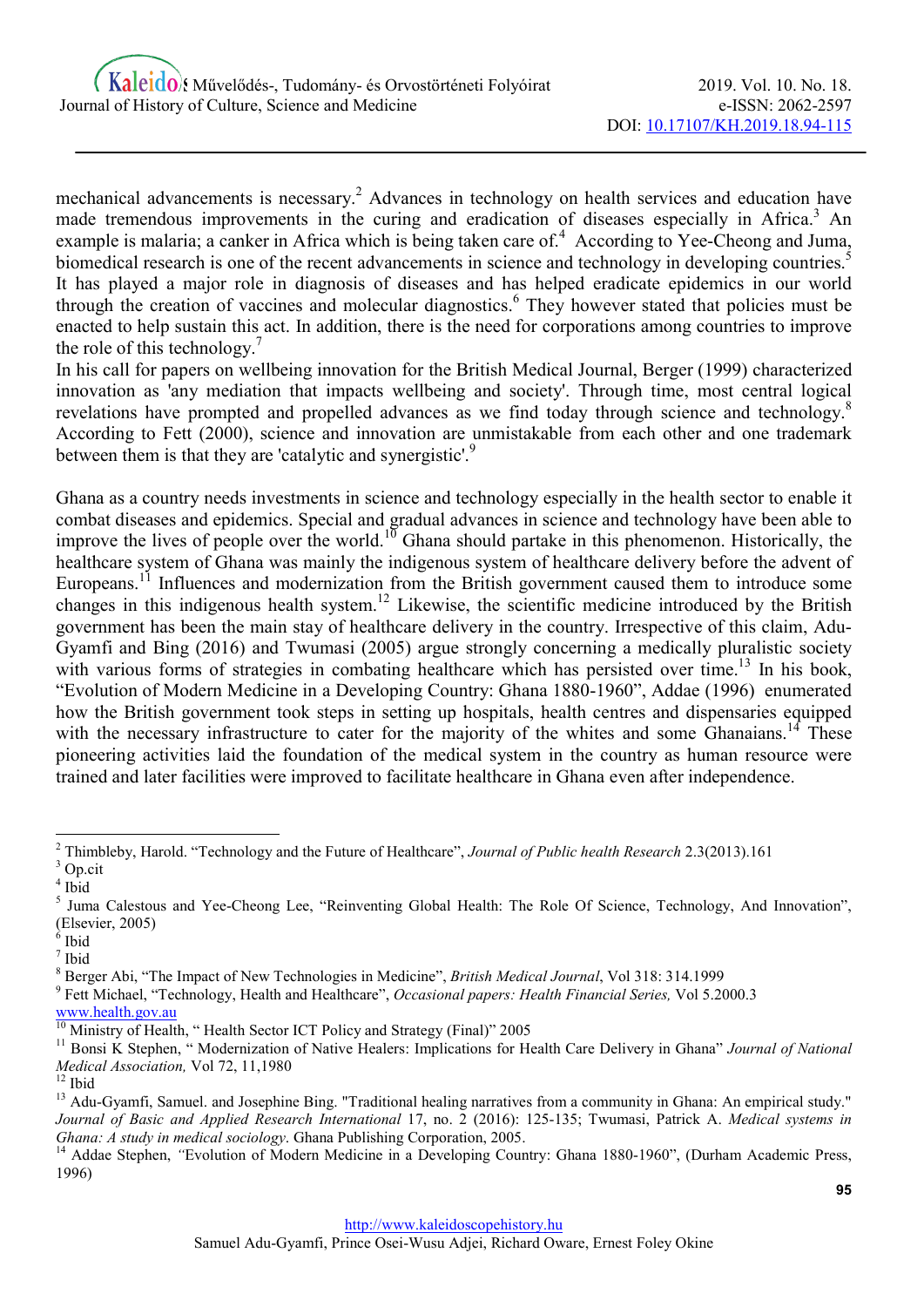In the same vein, Adu-Gyamfi (2015) has highlighted the various reforms the British government took in addressing the challenges in Traditional Medicine in Ghana especially during the colonial period.<sup>15</sup>. In his article, "From Vital Force to the Scientific or an Admixture: A Historical Discourse on Individuals Value for Indigenous Medical Practices in Ghana" he asserts that some institutions have been created to further improve herbal medicine research in Ghana after independence.<sup>16</sup> Al-Bader et al (2010) has also reported on the roles of government and international agencies in improving scientific medicine in Ghana. Their emphasis was financing and enactment of policies to improve the health sector in Ghana. They also focused on some research institution in the country and how their activities have played a role in improving the healthcare system through science and technology.

Most scholars have written on how science and technology have improved their country and/or other countries. An example is Garcia (2000) who stressed on the importance of science and technology in all aspects of life especially in health.<sup>17</sup> He argued on the role science and technology have played in the health sector of Brazil. In Brazil, life expectancy has increased from 45 to 60 years, a phenomenon which was not in existence for the past  $50$  years.<sup>18</sup> Garcia (2000) emphasizes the importance of future innovations that will help the Brazilian health sector and increase the life expectancy of the citizens.<sup>19</sup> The twenty-first century has recorded several studies into science and technology which have wider ramifications concerning the area of health care. Studies like Blaya et. al (2009) focus attention on Ehealth technologies showing promise in developing countries. They argue among other things that the evaluation of personal digital assistance and mobile technology convincingly demonstrate that such devices can be very effective in improving data collection time and quality.<sup>20</sup> Similarly, Bukachi and Pakenham (2007) writing on information technology for health in developing countries posited that, to harness the full potential of Information Communication Technology (ICT) to the benefit of health systems, health workers and patients will demand an intricate mix of old and new technologies.<sup>21</sup> Ok et. al (2015) have also argued concerning biochar technology and how that is being applied to engineering, healthcare and life sciences which has the potential for rapid communication.<sup>22</sup> Also, Weingart (2009) researching on "acquiring advanced technology: decision making strategies at twelve medical centres" has argued among other things that the financial impact of a project was the most widely cited criterion of decision but financial considerations were less important than either the impact of technology on the quality of clinical care or its contribution to teaching and research.<sup>23</sup> Again, there are specific studies on various forms of technology that have influenced the capacity of countries and institutions of health to improve the health of their citizens. These include the works of Tolentino and Park (2010) which focus on

<sup>&</sup>lt;sup>15</sup> Adu-Gyamfi, Samuel. "British colonial reform of indigenous medical practices amongst the Asante people of the Gold Coast, 1930-1960." African Journal of History and culture 7, no. 2 (2015): 057-063.

<sup>&</sup>lt;sup>16</sup> Adu-Gyamfi Samuel, "From Vital Force To The Scientific Or An Admixture: A Historical Discourse On Individuals Value For Indigenous Medical Practices In Ghana" , Journal of Basic and Applied Research international,2018

<sup>&</sup>lt;sup>17</sup> Garcia S Eliot, "Science and Technology and their role in Human Health in Developing Countries", Vol 95, Suppl: 5-7, 2000  $18$  Ibid

 $19$  Ibid

<sup>&</sup>lt;sup>20</sup> Blaya, Joaquin A., Hamish SF Fraser, and Brian Holt. "E-health technologies show promise in developing countries." Health Affairs 29, no. 2 (2010): 244-251.

<sup>&</sup>lt;sup>21</sup> Bukachi, Frederick, and Neil Pakenham-Walsh. "Information technology for health in developing countries." Chest 132, no. 5 (2007): 1624-1630.

<sup>22</sup> Ok, Yong Sik, Scott X. Chang, Bin Gao, and Hyun-Joong Chung. "SMART biochar technology—a shifting paradigm towards advanced materials and healthcare research." Environmental Technology & Innovation 4 (2015): 206-209.

Weingart, Saul N. "Acquiring advanced technology: Decision-making strategies at twelve medical centers." International Journal of Technology Assessment in Health Care 9, no. 4 (1993): 530-538.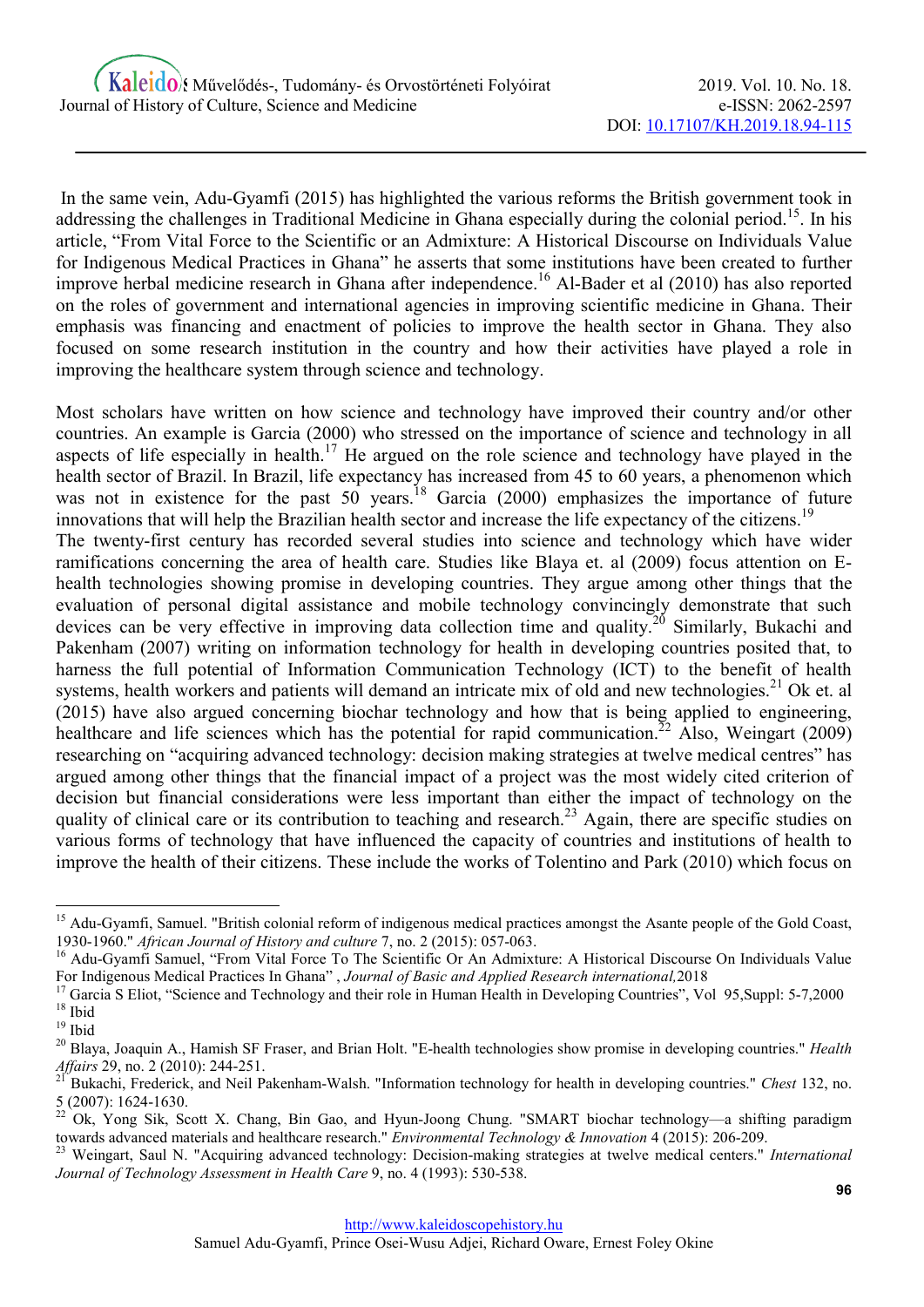U-health systems for patient information management over ubiquitous medical sensor networks.<sup>24</sup> Rempher et al's (2003) work which focused on leveraging technology in the advanced practice nursing environment<sup>25</sup> and Bashshur and Reardon's "Telemedicine: a new healthcare delivery system.<sup>26</sup> Others include Omachonu and Einspruch who dealt with innovation in healthcare delivery systems: a conceptual framework among others.<sup>27</sup> None of these studies that cover Africa, Europe and the America focus their attention on science and technology as factors for advancing healthcare in Ghana. Most of these studies are also in the biomedical and physical science with very few recorded in the social sciences. Little or nil has been done in historical studies that concern the Ghanaian case in particular.

#### 2.0 Health Sector Innovations in Ghana: A Historical Review

In 1973, Scott published his "Healthcare delivery and advanced technology".<sup>28</sup> He argued among other things that the existing health care system in the United Stated in particular lacked the vital factor- the significant involvement of those who develop new technology. He argued that a whole league of development engineers and applied scientist were necessary to provide support for any massive venture requiring the development and application of advanced technology and this was and continues to be even in the twenty-first century, the kind of efforts which would be required to resolve the health challenge of countries.<sup>29</sup> Of seminal importance to the present contribution is that "as new insights into the prevention and treatment of diseases are attained through biomedical research, they must also be applied to the general healthcare of the population ". By the 1970s, in America, the major thesis seemed to be that, there was sufficient biomedical technology for healthcare delivery toward efficiently applying existing technology in a well-managed environment". As can be recalled, within this period, Ghana went through experimentation with civilian and military governments with intermissions of coup de tat. Clearly, the call of Scott is still a burgeoning issue in twenty-first century Ghana. Within the 1960s and 70s, Ghana had not made useful entries in terms of advancement in its medical infrastructure and technology. These woes were accentuated within the 1980s with structural adjustment programmes because of its ailing economy.

Earlier and current research has shown that many technological innovations were introduced to the world by the 1970s. In the Ghanaian context, Oseo-Asare (2008) on 'bioprospecting and resistance: transforming poisoned arrows into strophantin pills in colonial Gold Coast, 1885–1922', captures the nineteenth and early twentieth centuries and argues among other things that "breakthroughs in pharmaceutical chemistry increased international demand for *Strophanthus* seeds, prompting an unsuccessful export scheme from the Gold Coast during the First World War.<sup>30</sup> Reading narratives of drug discovery in Europe against colonial politics in West Africa reveals the world history in which pharmaceuticals continue to be embedded". Again, in her research, "scientific equity: experiments in laboratory education in Ghana", Osseo-Asare (2013) reports that during the 1960s, the Ministry of Education in Ghana created a network of school laboratories to increase scientific literacy among young citizens. During this period, education officials and university scientists worked with teachers to create lesson plans that were relevant to science.

<sup>&</sup>lt;sup>24</sup> Tolentino, Randy S., and Sungwon Park. "A study on U-healthcare system for patient information management over ubiquitous medical sensor networks." International Journal of Advanced Science and Technology 18, no. 1 (2010): 10.

<sup>25</sup> Rempher, Kenneth J., LTC Caterina EM Lasome, and Terry J. Lasome. "Leveraging palm technology in the advanced practice nursing environment." AACN Advanced Critical Care 14, no. 3 (2003): 363-370.

<sup>26</sup> Bashshur, Rashid L., Timothy G. Reardon, and Gary W. Shannon. "Telemedicine: a new health care delivery system." Annual review of public health 21, no. 1 (2000): 613-637.

 $27$  Omachonu, Vincent K., and Norman G. Einspruch. "Innovation in healthcare delivery systems: a conceptual framework." The Innovation Journal: The Public Sector Innovation Journal 15, no. 1 (2010): 1-20.

<sup>&</sup>lt;sup>28</sup> Scott, Charles D. "Health care delivery and advanced technology." Science 180, no. 4093 (1973): 1339-1342.

 $29$  Ibid

<sup>&</sup>lt;sup>30</sup> Osseo-Asare, Abena Dove. Bitter roots: The search for healing plants in Africa. University of Chicago Press, 2014.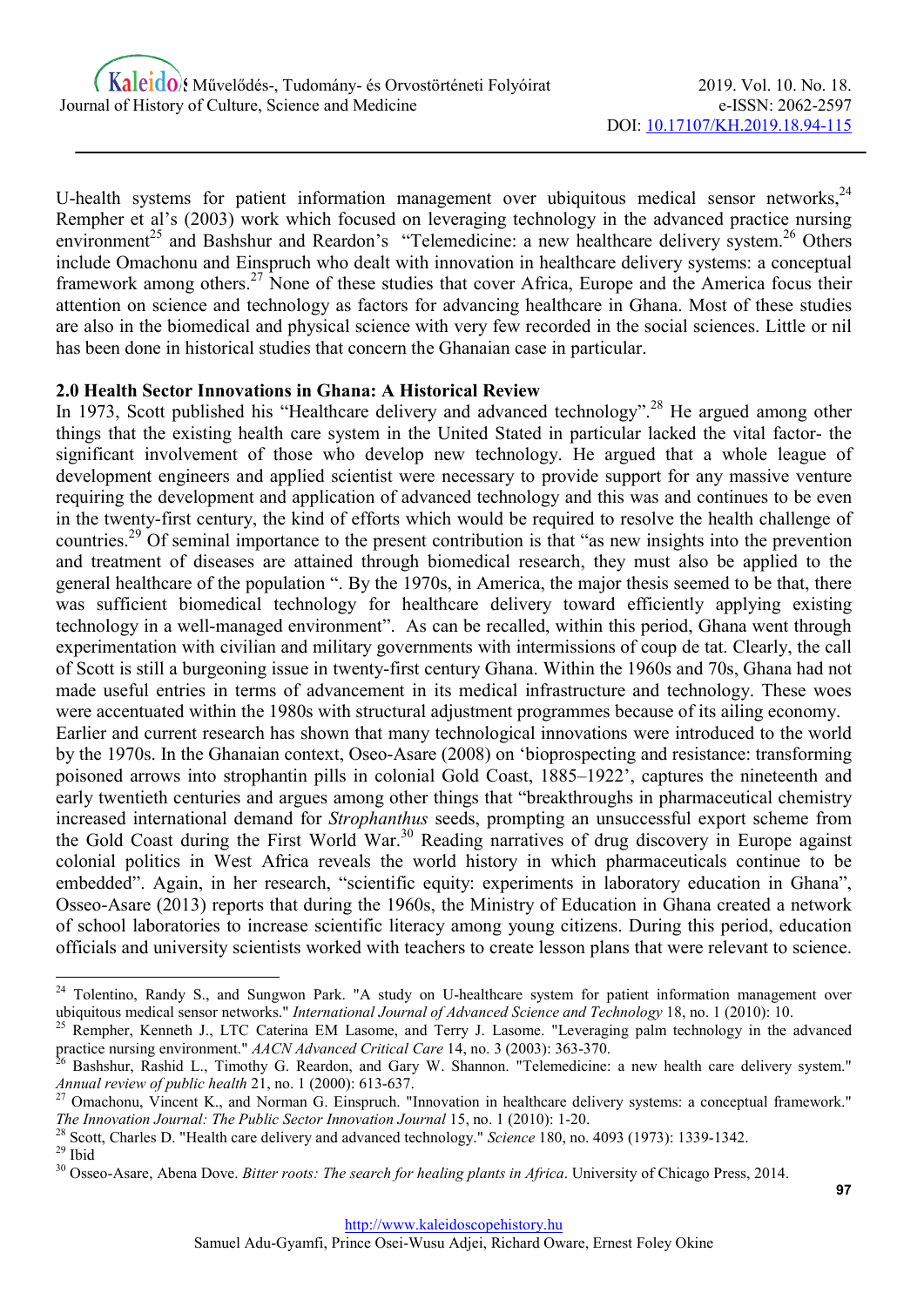The government hoped that scientifically minded school children would be better prepared to staff the industries of the future.<sup>31</sup> Also, she argued that the adoption of laboratory norms represented a desire for scientific equity, rather than a condition of cultural mimicry. She reports that her interviews with ministry officials and science educators, alongside letters and reports, indicate how students and teachers appropriated the laboratories in the small West African nation. She concludes among other things that their experiences in mobilizing resources from across Ghana and around the world provide a metaphor for ongoing efforts to establish access to scientific goods in Africa.<sup>32</sup> Significantly, her research on "Bitter" roots: African science and the search for healing plants in Ghana, 1885-2005" further highlights the transitions Ghana has been through since the nineteenth century up to the early years of the twenty-first century to advance in the area of medical discovery with its concomitant challenges of funding among other challenges within the colonial and post-colonial periods. In addition to the work of Osseo-Asare, Addae's (1996) "History of Western medicine in Ghana 1880-1960"also captures the activities of laboratarians and the general medical field of the Gold Coast and Ghana for that matter from the 1880s to the 1960s. These studies including that of Adu-Gyamfi (2018) from vital force to the scientific or admixture capture the essence of science and technology in advancing both institutionalized orthodox medical care and traditional medicine in Ghana.

The above notwithstanding, the current study is interested in teasing out responses from workers in the health sector of Ghana to ascertain the extent to which science and technology have been able to advance healthcare in particular since the 1960s. It is significant to note that, globally, large sums of money have been spent in automating or mechanizing portions of clinical laboratories, and computers have and still are gradually becoming commonplace in most large hospitals, for example, to diagnose diseases and also to solve issues of large data problems. Globally, these important developments have been largely responsible for the higher quality of patient care. Significantly, based on the responses from our respondents, this paper answers these research questions. First, how have science and technology effectively and efficiently supported healthcare delivery system in Ghana? Second, how have post-independence health sector reforms in Ghana produced out of advances in science and technology, been responsive to the needs of patients?

# 3.0 Research Methods

The Study used convenient and snowballing sampling to reach health personnel from hospitals in Kumasi in the Ashanti Region of Ghana. The choice of Kumasi became necessary due to its eclectic nature. Kumasi is quintessential of the typical Ghanaian situation due to its eclectic nature. In this regard findings from the research could be useful for some generalizations. Questionnaires were developed to suit the aim of the study and were administered. Respondents included persons from the school of pharmacy, medical schools as well as nurses and midwifery professionals drawn from medical institutions in Kumasi. The various responses obtained from the respondents were reduced to frequency tables using Statistical Package for Social Science (SPSS) to aid the analysis.

Secondary data engaged were reaped from books and journal articles on Ghana's health sector taken from both traditional medicine and the evolution and development of western or scientific medicine in Ghana. The literature included Saleh Karima's work on Health Sector in Ghana: A Comprehensive assessment, Adu-Gyamfi's work on 'From Vital Force to the Scientific or an Admixture: A Historical Discourse on

 $31$  Osseo-Asare, Abena Dove. "Scientific equity: Experiments in laboratory education in Ghana." Isis 104, no. 4 (2013): 713-741.

 $32$  Ibid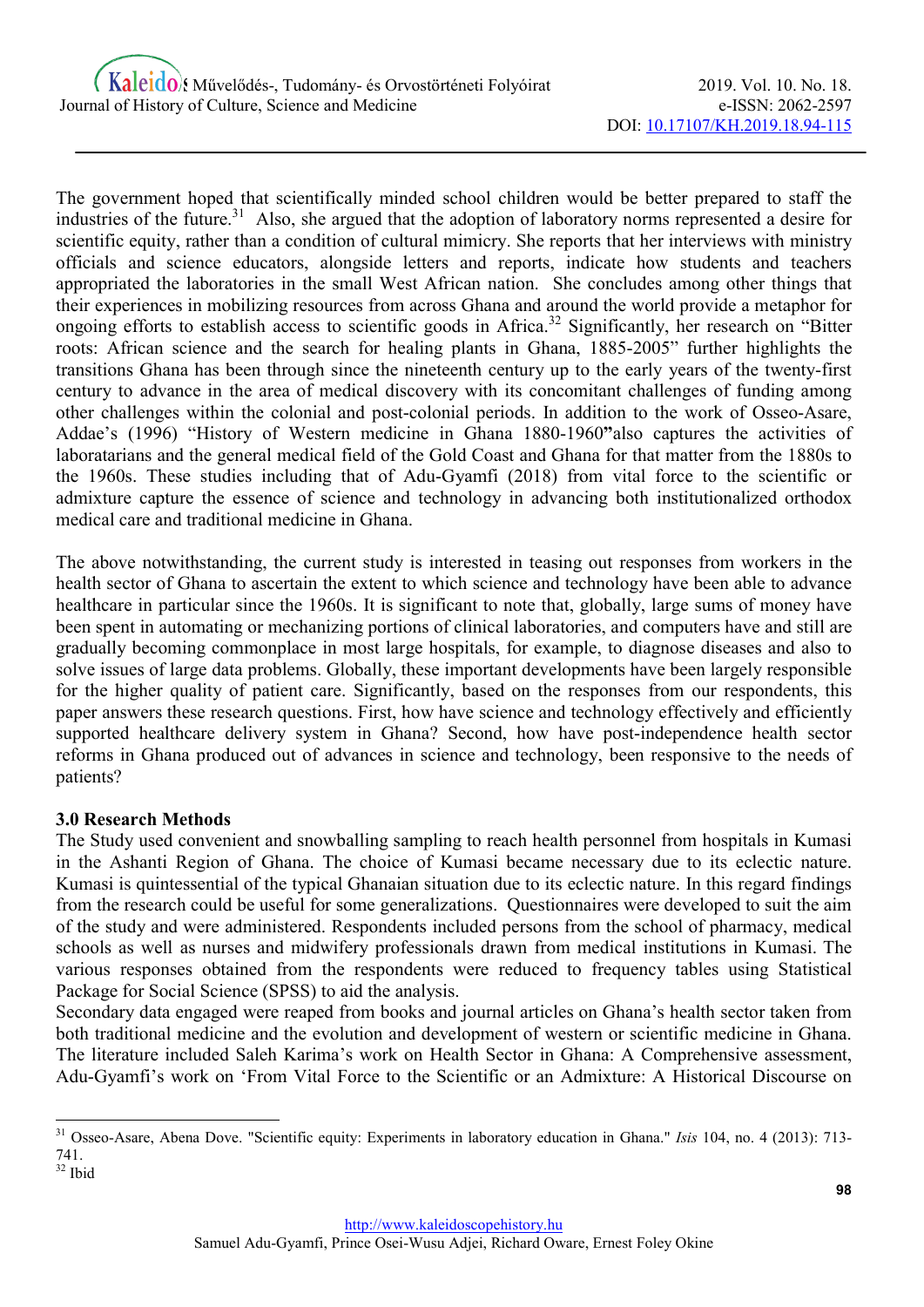Individuals Value for Indigenous Medical Practices in Ghana', and the works of Al-Bader Sara and Daar S Abdallah et. al. on Science-based health innovation in Ghana: health entrepreneurs point the way to a new development path. Some information from internet articles was also retrieved to enhance knowledge in the study. In addition, oral interviews were conducted using interview guides to solicit qualitative responses from some key informants in the Ghana health sector. The other key informants were from the directorates in hospitals, personnel in academia and Ghana health Service. The information derived from these sources has been presented thematically.

#### 4.0 Results and Discussion

-

This section deals with the analysis and discussion of data collected from selected health professionals by administering questionnaires and interviewing some key informants who were mostly heads of departments. This section outlines the various ways in which the Ghanaian health sector has been improved through the role of science and technology. It outlines the impact of various science and technological innovations placed in hospitals through government policies and initiatives as well as assistance from other bodies and also highlights the state of the healthcare system in Ghana.

#### 4.1 Impact of science and technology on health

The focus of the study is on how science and technology impacted healthcare from the 1960s to 2015. Recent anecdotal debates among interest groups and scholars within and outside the medical field have suggested that science and technology have done harm than good. But most schools of thought believe that science and technology have helped to improve the health sector due to the numerous inventions and discoveries in medicine and equipment for treatment of diseases which have helped to improve the life expectancy of humans. Others believe that science and technology have contributed to the woes of mankind, especially with the invention of biomedical weapons and medical crime against humanity. Concerning same, a renowned Holland scientist Van Dongen (2016) has alleged that:

 "AIDS and Ebola are medical crime sanctions against Africa to retard the growth of the continent, depopulate Africa, to generate money for the corrupt pharmaceutical companies, in search of power over African leaders and the continent's vast resources by western governments and the corrupt media have made it possible" 33

The above notwithstanding, one of our informants hinted that, science and especially technology have improved the Ghana health sector since he entered into the profession. He argued among other things that he has seen improvements in the area of equipment and drug efficacy.<sup>34</sup> Again, another interviewee attested to the overall improvements of the Ghana health sector due to science and technology but argued that most developments and advances are mostly done in the tertiary hospitals, namely; the teaching hospitals like Korle-bu and Komfo Anokye teaching hospitals.<sup>35</sup> According to an informant, science and hospitals like Korle-bu and Komfo Anokye teaching hospitals.<sup>35</sup> technology have contributed immensely towards the advancement of the Ghana Health sector but noted also that what is lacking is the ambulance service.<sup>36</sup> Another informant also agreed that the development in the health sector of Ghana is at a slow pace and sometimes progress has been halted for years; this

<sup>&</sup>lt;sup>33</sup> "Top World Scientist Prove Me Wrong If AIDS And Ebola Aren't Bio-Weapons" Accessed on 2<sup>nd</sup> May 2018 www.modernghana.com

 $\frac{34 \text{}}{34 \text{}}$  Interview with Dr Kwasi Yeboah-Awudzi at the Ashanti regional Directorate, 9<sup>th</sup> April 2018

<sup>&</sup>lt;sup>35</sup> Interview with Mrs Adelaide Acheampong at the Manhyia District Hospital's D.D.N.S Office, 24<sup>th</sup> April 2018.She indicated that the teaching hospitals are called tertiary hospitals.

<sup>&</sup>lt;sup>36</sup> Interview with Mr Asante at St John's Ambulance Kumasi branch office, 19<sup>th</sup> March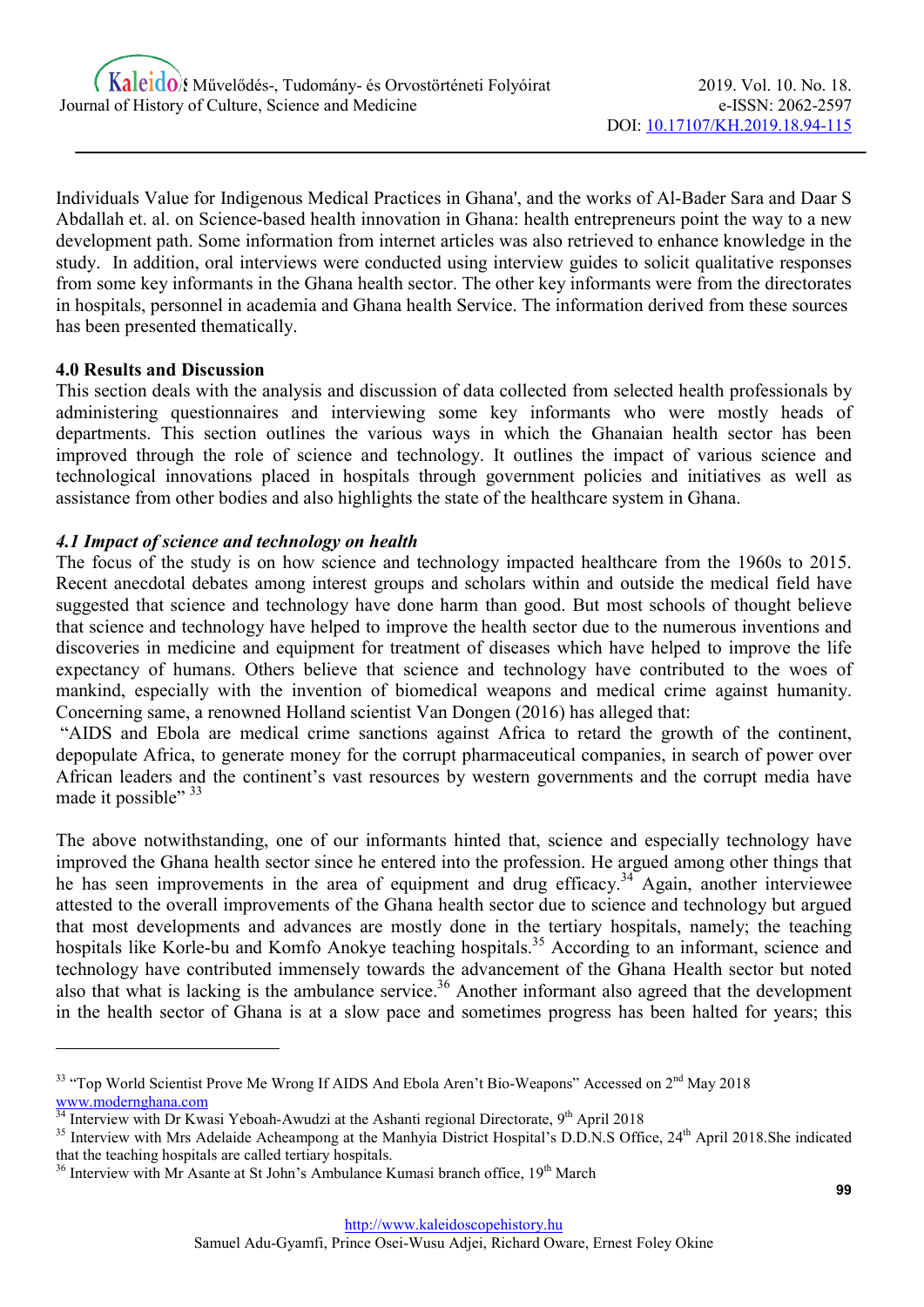greatly impedes healthcare delivery.<sup>37</sup> As a practicing mid-wife, she is not fully persuaded and satisfied with the input of stakeholders, though she agrees that the health sector of Ghana has come a long way in terms of science and technological innovations.<sup>38</sup> According to a respondent and an interviewee, inadequate infrastructure and human resource impedes healthcare delivery and conscious efforts are being made to improve the Ghana health sector through the provision of infrastructure and health personnel among other things.<sup>39</sup> Also, an interviewee has reported that traditional medicine has also been affected by the increasing effect of science and technology, in the sense that it has equipped the human resource with scientific knowledge in preparing and administering herbal medicine to patients.<sup>40</sup> Another informant added that with the advancement of science and technology, procedures like quantum analgesics for diagnosis and viral evaluation of patients have helped shaped the preparation of pharmacopeia.<sup>41</sup>

The findings are consistent with the works of Osseo-Asare (2014) and Adu-Gyamfi (2016) concerning the advances that traditional medicine has made due to improvement in testing, research and the use of scientific tools for diagnosis among other things. Also, the results confirm the work of Afarikumah (2014) which supports that technology supports the progress of healthcare. For example, he reports that concerning solutions which are provided through eHealth ("...an emerging field of medical informatics, referring to the organisation and delivery of health services and information using the internet and related technologies".) initiatives within hospitals include Hospital Information Systems (HIS), telemedicine services, Electronic health records and Internet services. Again, he reports on the e-health project; which is an "electronic health delivery system, launched to enable doctors reach their patients online and bring health care to the door steps of the citizenry. It has a remote doctor/patient interface, which allows a patient to see a doctor without leaving his home or office. This does not seek to prevent patients from visiting hospital but to augment existing health care delivery services. In order to assess the product, one has to go online to book an appointment with a doctor on www.ehealthghana.com after which an appointment coordinator will assign doctors to patient depending on the ailment".<sup>42</sup> These strategies are seen in the various mobile support services as seen in the Vodaphone Mobile Health Line Project, the Mahiri Mobile Project among others which have the propensity to enhance or support primary care in the health sector of Ghana.

In an attempt to ascertain the impact of science on medicine, the researchers examined some variables that were useful in enabling the researchers to measure the level of impact; whether it is good or bad. Respondents were to indicate the extent to which they agree or disagree to each statement. To make the responses more meaningful, numerical values were assigned to the responses as follows: with 1 - Strongly

 $37$  Interview with Mrs Abedua Billson via phone call on  $9<sup>th</sup>$  May 2018, She is a senior staff midwife at the Asuofia Health Centre.

<sup>38</sup> Ibid

<sup>&</sup>lt;sup>39</sup> "Healthcare in Ghana", *YouTube*, uploaded by TV3 Network on  $22<sup>nd</sup>$  December 2016 www.yotube.com

She is a doctor from the Greater Accra Regional Hospital accessing the state of healthcare in Ghana especially at the new refurbished state of the art Greater Accra Regional Hospital comparing its capabilities before and after renovation. She said this on TV3's Sunrise program health segment.

Interview with Dr Stephen Y. Gbedema at the Department of Herbal Medicine (KNUST), 18<sup>th</sup> May 2018.

<sup>&</sup>lt;sup>41</sup> Interview with Dr George Henry Sam at the Department of Herbal Medicine (KNUST), 17<sup>th</sup> May 2018

<sup>&</sup>lt;sup>42</sup> Afarikumah, Ebenezer. "Electronic health in Ghana: current status and future prospects." Online journal of public health informatics vol. 5, 3 230. 5 Feb. 2014, doi:10.5210/ojphi.v5i3.4943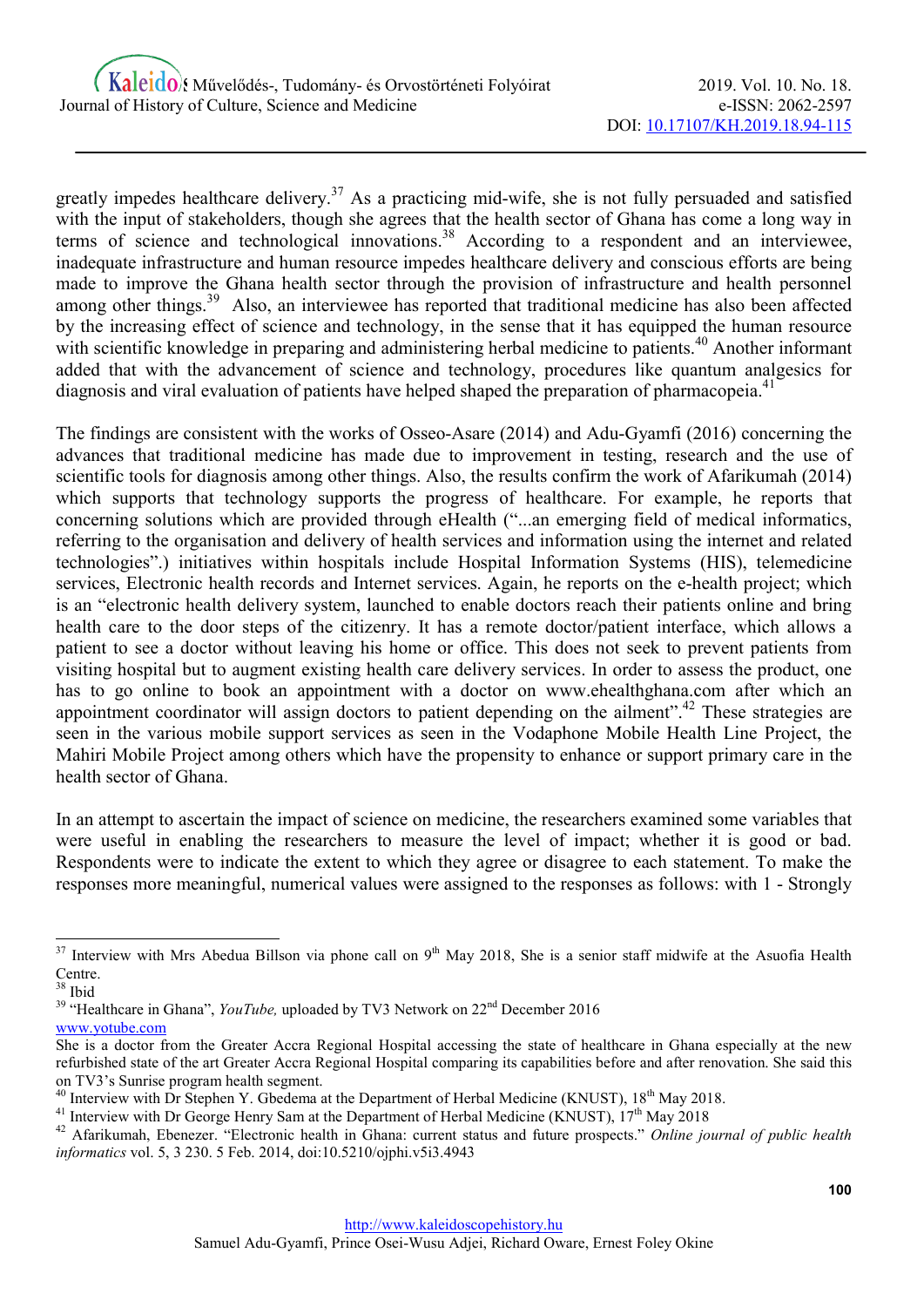Agree, 2 - Agree, 3 - Neutral, 4 -Disagree, 5 -Strongly Disagree. The mean and standard deviation for the responses of each statement were then calculated and interpreted as shown in Table 1.1;

# Table 1.1 Views of People Concerning the Role of Science and Technology in the Health Sector of Ghana

| Statement                                 |                 |                |                |                 |                      |                 |                |
|-------------------------------------------|-----------------|----------------|----------------|-----------------|----------------------|-----------------|----------------|
| Advancement<br>in                         |                 |                |                |                 |                      |                 | Std. Deviation |
| Science<br>and                            |                 |                |                |                 |                      |                 |                |
| Technology in the                         |                 |                | Undecided      |                 |                      |                 |                |
| health sector since                       |                 |                |                |                 |                      |                 |                |
| 1960s has                                 | Strong Agree    | Agree          |                | Disagree        | Disagree<br>Strongly | $\approx$  Mean |                |
|                                           | $\overline{f}$  | $\overline{F}$ | $\overline{f}$ | $\overline{F}$  | $\overline{F}$       |                 |                |
|                                           | (%)             | (%)            | (%)            | (%)             | (%)                  |                 |                |
| improve<br>helped<br>to                   | 33              | 9              | $\mathbf{1}$   | $\theta$        | $\overline{0}$       | 0.28            | 0.777          |
| treatment of patients                     | (80.5)          | (22.0)         | (2.4)          | (0)             | (0)                  |                 |                |
| helped prevent death                      | $\overline{4}$  | 37             | $\overline{0}$ | $\theta$        | $\overline{0}$       | 1.21            | 1.170          |
| resulting<br>from                         | (9.8)           | (90.2)         | (0)            | (0)             | (0)                  |                 |                |
| human error                               |                 |                |                |                 |                      |                 |                |
| the<br>helped reduce                      | $\overline{4}$  | 20             | $\overline{0}$ | $\overline{4}$  | 13                   | 2.50            | 1.404          |
| workload on health                        | (9.8)           | (48.8)         | (0)            | (9.8)           | (31.7)               |                 |                |
| professionals                             |                 |                |                |                 |                      |                 |                |
| decreased infant and                      | $\overline{39}$ | $\overline{2}$ | $\mathbf{0}$   | $\mathbf{0}$    | $\overline{0}$       | 0.71            | 0.283          |
| maternal mortality                        | (95.1)          | (4.9)          | (0)            | (0)             | (0)                  |                 |                |
| helped prevention of                      | 30              | $\overline{2}$ | $\overline{9}$ | $\overline{0}$  | $\overline{0}$       | 1.99            | 1.021          |
| communicable                              | (73.2)          | (4.9)          | (22.0)         | (0)             | (0)                  |                 |                |
| diseases                                  |                 |                |                |                 |                      |                 |                |
| fight<br>$\mathop{\mathrm{to}}$<br>helped | $\overline{23}$ | $\overline{3}$ | $\overline{1}$ | $\overline{14}$ | $\overline{0}$       | 1.42            | 2.847          |
| diseases<br>terminal                      | (56.1)          | (7.3)          | (2.4)          | (34.1)          | (0)                  |                 |                |
| such as cancer and                        |                 |                |                |                 |                      |                 |                |
| <b>HIV/AIDS</b>                           |                 |                |                |                 |                      |                 |                |
| patient's<br>improved                     | 17              | $\overline{3}$ | $\mathbf{1}$   | 14              | 6                    | 2.42            | 1.046          |
| turnover<br>and                           | (41.5)          | (7.3)          | (2.4)          | (34.4)          | (14.6)               |                 |                |
| compliance                                |                 |                |                |                 |                      |                 |                |
| improved<br>the                           | 40              | $\mathbf{1}$   | $\overline{0}$ | $\mathbf{0}$    | $\overline{0}$       | 1.05            | 0.023          |
| effectiveness<br>and                      | (97.6)          | (2.4)          | (0)            | (0)             | (0)                  |                 |                |
| efficacy of drugs                         |                 |                |                |                 |                      |                 |                |
| provided<br>more                          | 41              | $\overline{0}$ | $\overline{0}$ | $\overline{0}$  | $\overline{0}$       | 1.00            | 0.006          |
| sophisticated devices                     | (100)           | (0)            | (0)            | (0)             | (0.0)                |                 |                |
| for treatment                             |                 |                |                |                 |                      |                 |                |
|                                           |                 |                |                |                 |                      |                 |                |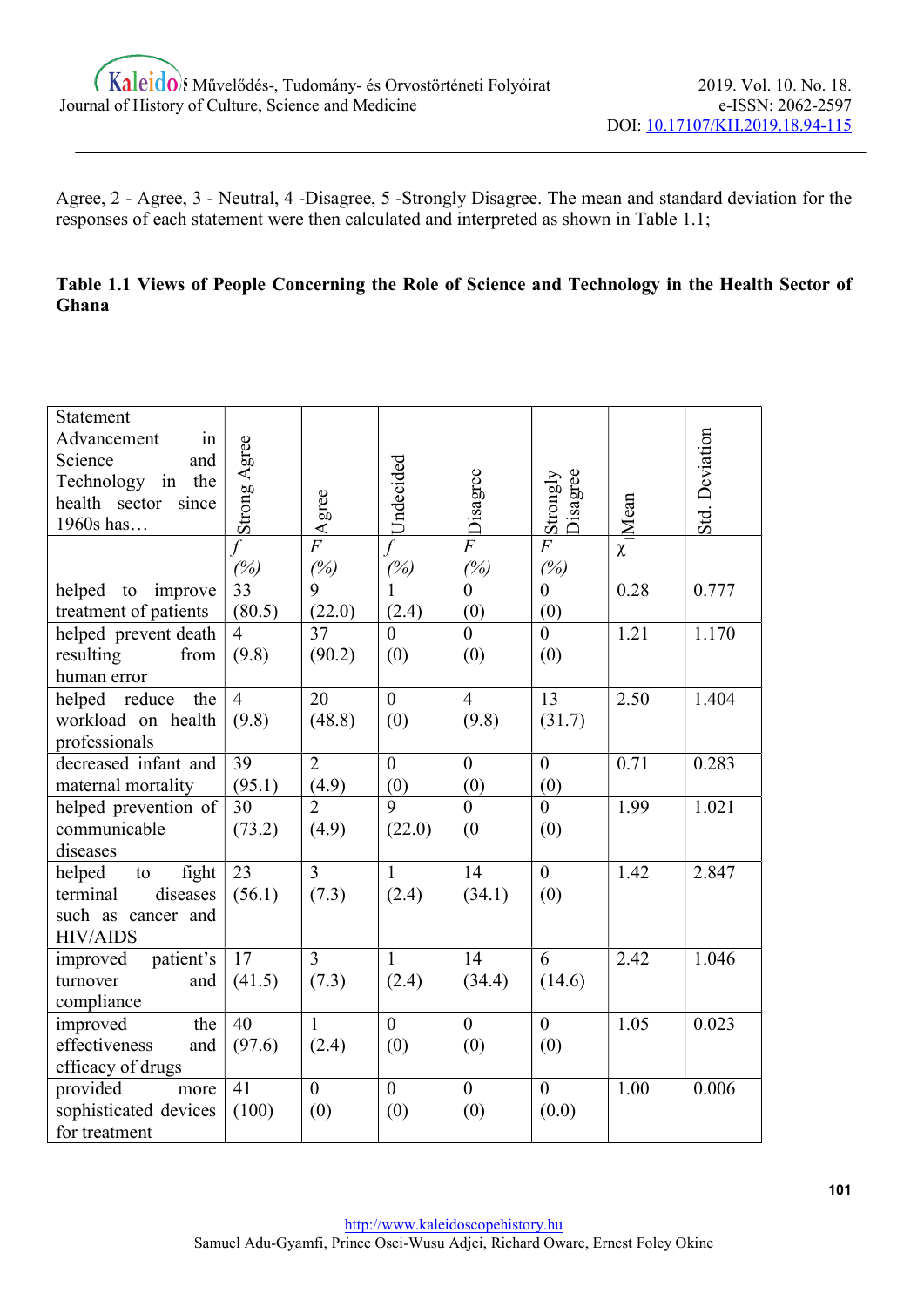| provided less painful $ 11$   |        | 16     |          |        |      | 3.42 | 1.079 |
|-------------------------------|--------|--------|----------|--------|------|------|-------|
| treatment methods             | (26.8) | (39.0) | $\sigma$ |        | 14.6 |      |       |
| Improved traditional          |        | 16     |          |        |      | 2.60 | .166  |
| medicine role in the $(17.1)$ |        | (39.0) | (7.3)    | (36.6) | (0)  |      |       |
| health sector over the        |        |        |          |        |      |      |       |
| last few decades              |        |        |          |        |      |      |       |

# Source: Field Data, March (2018)

#### 4.1.1 Improved Patient Treatment

From Table 1.1 the respondents were asked to rate the extent to which they agree to science and technology serving as agencies to improve treatment of patients since 1960. From Table 1.1 the statement recorded a mean score of 1.28 and the standard deviations of 0.77. The mean score obtained lies between strongly agree and agree on the scale but it is more closer to strongly agree, hence, majority of the respondents hold a strong belief that science and technology have helped to improve the treatment of patients since Ghana gained independence. This interpretation is validated by the frequency of 33 respondents who noted that they strongly agree with the statement. The study observed that there has been improvement in the treatment of many diseases including cancer with the concurrent treatment of chemotherapy and radiotherapy. Again, the respondents indicated that science and technology has provided improved treatment and clinical management of poverty related disease over the past decades.

An interviewee hinted that there is a steady improvement in the treatment of patients over the years with the steady advancement in the provision of equipment and infrastructure. However, this does not happen from year to year.<sup>43</sup> He also argues that in most cases, that is, for some number of years, they are left with same old equipment and drugs to work with.<sup>44</sup> Also, basic first aid which is the scoop and run and cardio resuscitation which have been the only methods administered to patients before they are sent to the hospital for treatment, have aided in treatment of patients.<sup>45</sup> The Automated External Defibrillator (AED), a device used to detect cardiac problems has also contributed in the treatment of patients in contemporary times.<sup>46</sup> An expert informant agrees that indeed treatment of patients have improved, but steadily.<sup>47</sup>

#### 4.1.2 Reduction in death resulting from Medical and Human Error

Respondents were also asked to rate the extent to which they agree whether science and technology have helped in deaths resulting from human and medical errors. From table 1.1, the statement recorded a mean score of 1.21 and the standard deviations of 1.17. The mean score obtained lies between Agree and Neutral but it is much closer to agree. Hence, based on the mean score, majority of respondents agree that science and technology have helped to prevent death that result from medical and human errors. This conclusion is authenticated by the frequency of 37 (90.2%) respondents who agreed with the statement, which is, medical error is a preventable adverse effect of care, whether it is evident or harmful to the patient. Medical error includes inaccurate or incomplete diagnosis or treatment of a disease. Hebert et al (2001) have reported that "medical errors are usually considered to be preventable adverse medical events.'' "Patients are harmed as a consequence of either what is done to them —errors of commission —

 $43$  Interview with Dr Kwasi Yeboah-Awudzi at the Ashanti regional Directorate,  $9<sup>th</sup>$  April 2018 <sup>44</sup> Ibid

 $45$  Interview with Mr Asante at St John's Ambulance Kumasi branch office,  $19<sup>th</sup>$  March

 $46$  Interview with Mr Asante at St John's Ambulance Kumasi branch office,  $19<sup>th</sup>$  March

<sup>&</sup>lt;sup>47</sup> Interview with Mrs Abedua Billson via phone call on 9th May 2018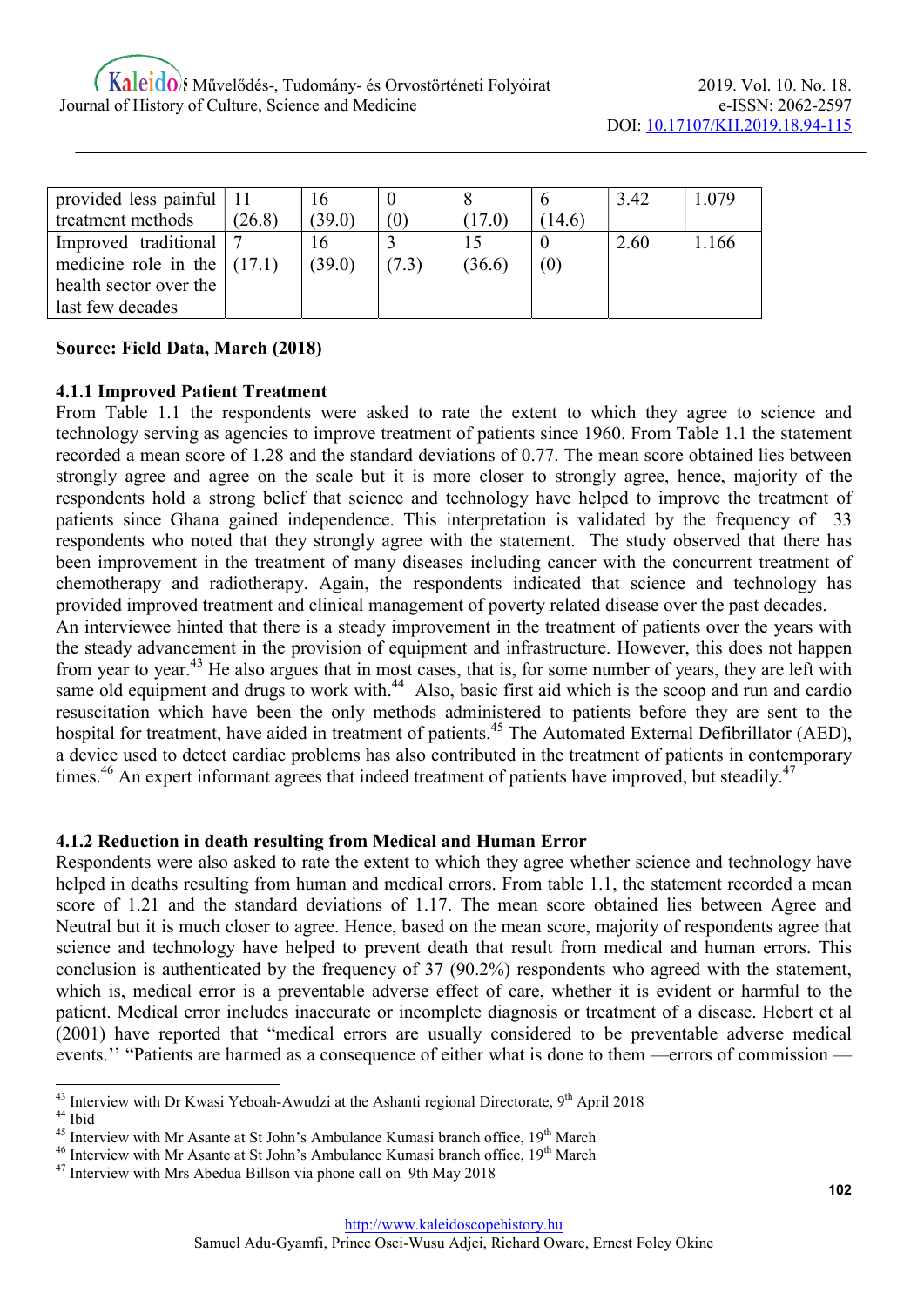or what is not done but should have been done to prevent an adverse outcome — errors of omission. Negligent actions should be distinguished from honest mistakes. The former are preventable, harmful errors that fall below the standard expected of a reasonably careful and knowledgeable practitioner acting in a similar situation. Negligence, strictly speaking, can be established only in a court of law. Whether all errors are truly preventable can be debated".<sup>48</sup> Though an ethical question, the Ghanaian context begs for some answers due to the posture of some physicians, the specialised nature of the medical field and the level of education, understanding, and the ignorance of health seekers. Globally, it is estimated that 142,000 people died in 2013 from adverse effects of medical treatment; this is an increase from 94,000 in 1990.<sup>49</sup> However, a 2016 study showed the yearly result of medical error in the U.S. alone at 251,454 deaths, which suggests that the 2013 global estimate may not be accurate.<sup>50</sup>

#### 4.1.3 Reduction of Workload on Health Professionals

Respondents were also asked to rate the extent to which they agree that science and technology have contributed in reducing the workload on health professionals. From Table 1.1, the statement recorded a mean score of 2.50 and the standard deviation of 1.404. The mean score obtained lies between agree and neutral on the rating scale, however, it is closer to neutral. The standard deviation suggests that the response among participants spread across the scale. From Table 1.1 it is evident that majority of respondents agree to the statement that science and technology have helped reduce the workload on them, however, a significant number of respondents indicated that they strongly disagree with the statement that their workload has been reduced. This interpretation is validated by the percentage of respondents who agree and those who strongly agree, these represent 48.8% and 31.7% respectively.

Some respondents indicated that the work they do cannot be performed by an assistive technology. However, technology has facilitated speed their work but not reduction in their work per se. Some participants indicated, the rise in workload of health professionals meant that they are spending more time dedicated to their profession with less time spent on themselves. However, some participants particularly among hospital administrators have hinted that software and other related programmes are now in place in majority of hospitals to assist them with their everyday task. This notwithstanding, some nurses and midwives hinted that there are no software and programmes to help them take care of patients. Recent comparative studies from the United Kingdom have showed how information communication technology has impacted the work of teachers. The research of Selwood and Pilkington (2005) showed that in the UK, overall, teachers believed that Information Communication Technology (ICT) helped to reduce workload, making them more productive as teachers.<sup>51</sup> In their research commentary on "the digital transformation" of healthcare: current status and the road ahead" Agarwa et. al (2010) argued that, there is substantial consensus that the digital transformation of healthcare through broad and deep use of health information technology (HIT) across the health-care ecosystem, in conjunction with other complementary changes,

www.ncbi.nlm.nih.gov

<sup>&</sup>lt;sup>48</sup> Hébert, Philip C., Alex V. Levin, and Gerald Robertson. "Bioethics for clinicians: 23. Disclosure of medical error." Cmaj 164, no. 4 (2001): 509-513.

<sup>49</sup> GBD 2013 Mortality and Causes of Death, Collaborators, "Global, Regional, and National Age-Sex Specific All-Cause and cause-Specific Mortality for 240 Causes of Death, 1990-2013: A Systematic Analysis for Global Burden of Disease Study 2013", Lancet. 10 January 2015

 $\frac{50}{10}$  Marcia Frellick, "Medical Error is Third Leading Cause of Death in US" Accessed on  $2<sup>nd</sup>$  May 2018 www.medscape.com

<sup>&</sup>lt;sup>51</sup> Selwood, Ian, and Rachel Pilkington. "Teacher workload: using ICT to release time to teach." Educational Review 57, no. 2 (2005): 163-174.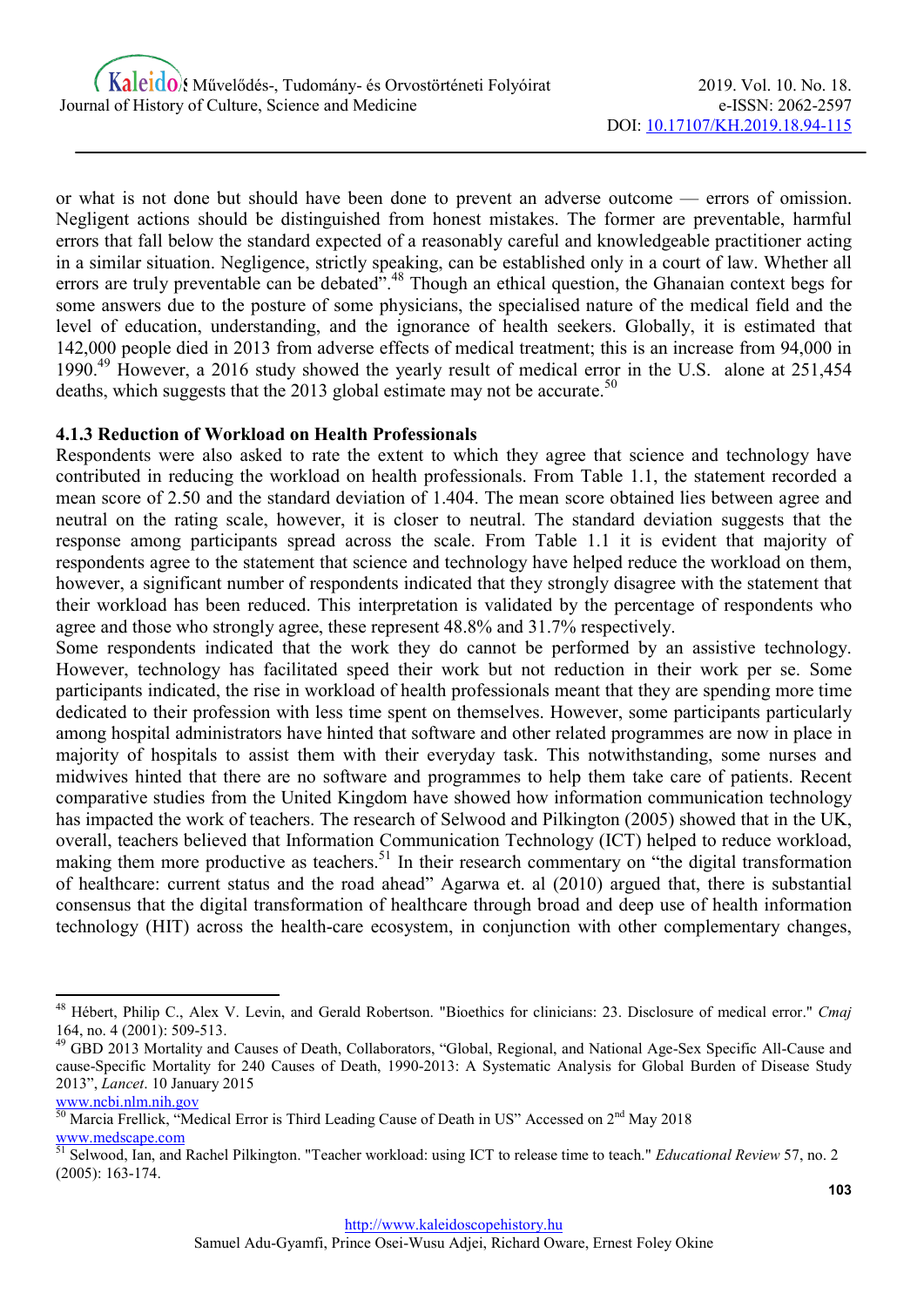can reduce costs and improve quality<sup>52</sup>. It is however, clear from the current research that irrespective of the set-backs within the Ghana health sector, there is no doubt that advances in science and technology would have the propensity to improve the performance and result of medical staff and health facilities in general.

# 4.1.4 Decrease in Infant and Maternal Mortality Rate

Participants of the study were asked to rate their level of agreement with the statement that science and technology have helped decrease infant and maternal death in Ghana since Ghana gained independence. As shown in Table 1.1, the statement recorded a mean score of 0.71 and standard deviations of 0.23. The mean score of 0.71 shows that majority of the respondents strongly agree that infant and maternal mortality death rate have decreased drastically. From the results 95.1% of the respondents indicated that they strongly agree to the statement. Participants in the study indicated that premature birth, low birth rate, sudden Infant Death Syndrome (SIDS)<sup>53</sup>, malnutrition, infectious diseases and early childhood trauma have decreased. The respondents indicated that, prior to independence, Ghana lacked access to affordable and professional healthcare resources and skilled personnel during deliveries, which resulted in high maternal and infant mortality rate. It is significant to emphasize that Adu-Gyamfi et. al (2017) have reported on the issues of child mortality due to diseases which affect children during the early stages of their lives.<sup>54</sup> The progress made thus far in the reduction of maternal and infant mortality has really come about due to training of health personnel and midwives as well as retooling of traditional midwives to ensure that they adopt best practices to support women during their deliveries and to take good care of themselves during the pre-natal and post-natal periods.<sup>55</sup>

# 4.1.5 Prevention of Communicable Diseases

-

Respondents were also asked to rate the extent to which they agree whether science and technology helped to prevent communicable diseases. From Table 1.1, the statement recorded a mean score of 1.99 and standard deviations of 1.021. The mean score obtained lies closely to "strongly agree" which imply that respondents strongly agree to the statement that science and technology have helped to improve treatment and prevention of certain communicable diseases. In addition, the standard deviation of 1.021 indicated that all the responses obtained were closer to the dominant opinion. However, a significant number of participants share a neutral view on the statement. This interpretation is validated by the frequency of respondents who strongly agree and the neutral view on the statement. These represent 73.2% and 22.0% respectively. Respondents for the study pointed out that science and technology have helped to prevent diseases that may be transmitted from person to person. Health professionals recounted measures that have been taken to decrease contact with reservoirs of infections. These include the use of condom as a means to prevent transmission of HIV and other sexually transmitted diseases. Again, the simplest among such measures is hand washing with soap and water to prevent transmission of many

<sup>52</sup> Agarwal, Ritu, Guodong Gao, Catherine DesRoches, and Ashish K. Jha. "Research commentary—The digital transformation of healthcare: Current status and the road ahead." Information Systems Research 21, no. 4 (2010): 796-809.

<sup>&</sup>lt;sup>53</sup> SIDS is the unexplained death, usually during sleep of a seemingly healthy baby.

<sup>&</sup>lt;sup>54</sup> Adu-Gyamfi, Samuel, Edward Brenya, and Peter Nana Egyir. "Public Health in Colonial and Post-Colonial Ghana: Lesson-Drawing for the Twenty-First Century." Studies in Arts and Humanities 3, no. 1 (2017): 34-54.

<sup>&</sup>lt;sup>55</sup> Adu-Gyamfi, Samuel, Razak Mohammed Gyasi, and Bennard Adubofour Poku. "Women Assisting Women in a Village in Ghana: The Role of Traditional Birth Attendants in Wurubegu-Anansu." International Journal of Body, Mind and Culture 5, no. 1 (2018): 46-60.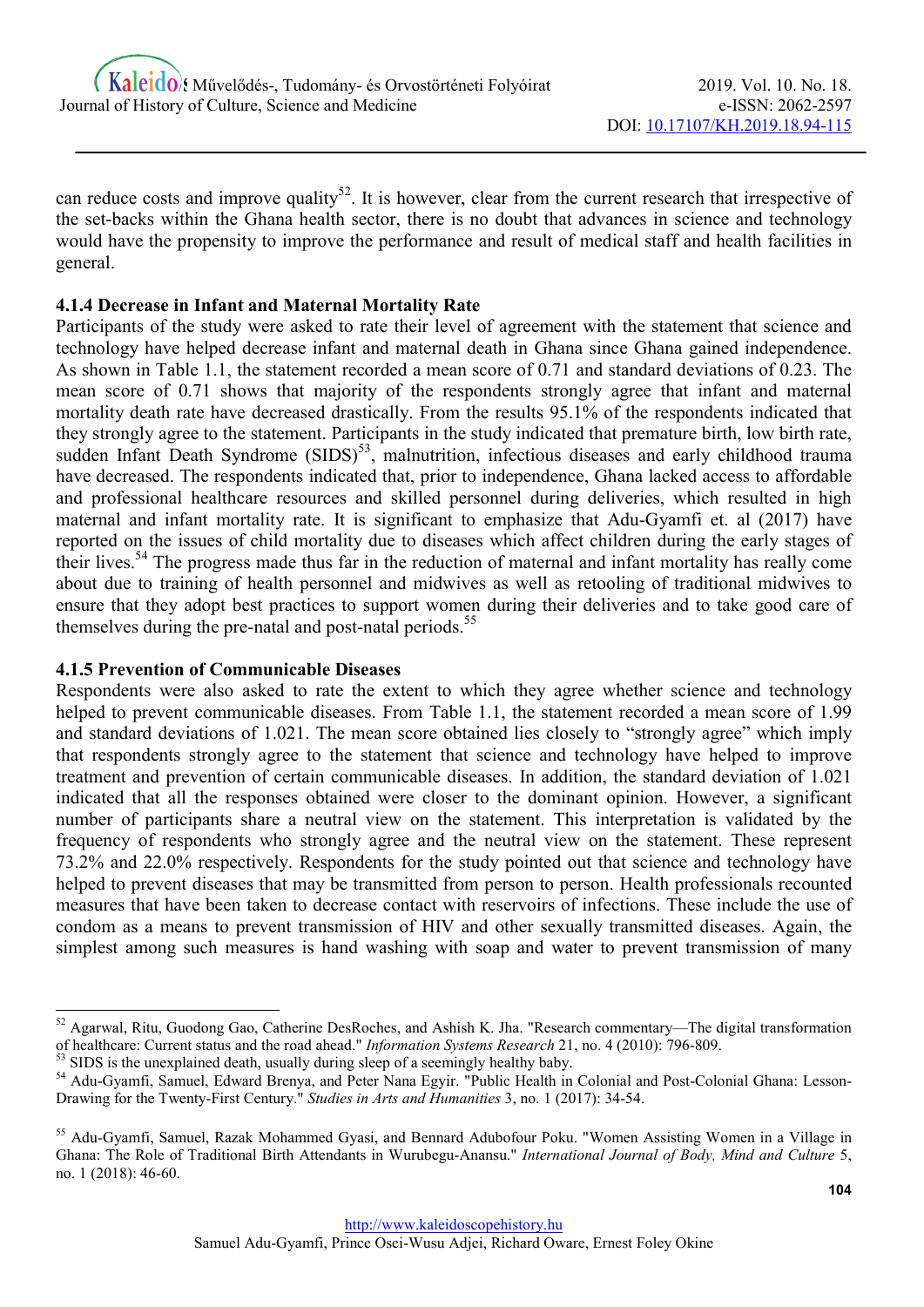communicable diseases that was emphasised by the Centre for Disease Control (CDC).<sup>56</sup>Comparatively, the world has witnessed administrative histories of public health written in the 1950s and early 1960s which documented parliamentary reforms and technological developments that helped to create healthier environments, which in turn reduced the spread of infectious diseases.<sup>57</sup>

# 4.1.6 Fight against Terminal Diseases

Respondents were also asked to rate the extent to which they agree to the statement that science and technology have helped the fight against terminal diseases. From Table 1.1, the statement recorded a mean score of 1.42 and the standard deviation of 2.847. The mean score indicated that majority of respondents strongly agree that the fight against terminal disease has increased over the past six decades, however, considering the standard deviation of the statement there are a number of respondent who have contrary positions concerning the dominant view. This interpretation is validated by the percentage of respondents who expressed that they strongly agree and disagree, representing 56.1%, and of 34.1% respectively.

Respondents who were medical doctors indicated that certain incurable disease that cannot be adequately treated and are reasonably expected to result in the death of the patient over a period of time are becoming increasingly manageable with the help of science and technology. Some respondents indicated that a disease such as cancer that was believed to be incurable some four decades ago is now manageable. Respondents indicated that cancer could now be treated by surgery, chemotherapy, radiation therapy, hormonal therapy and synthetic lethality. They further assert that science and technology have made it evident that choice of therapy depends upon the location and the grade of the tumour as well as the stage of the disease. According to an interviewee, these cases are mostly treated in tertiary hospitals because they have the necessary equipment and specialized human resource to handle extreme cases better.<sup>58</sup> This attest to the fact that the level of the ability to tackle these cases sometimes serve as the basis to determine the hierarchy of clinics, health centres and hospitals $^{59}$ 

# 4.1.7 Improved Patient turnover and compliance

-

Respondents were also asked to rate the extent to which they agree whether science and technology have increased patients' turnover and compliance. From Table 1.1, the statement recorded a mean score of 2.42 and the standard deviations of 1.046. The mean score obtained lies between agree and neutral but it is much closer to agree. Therefore, based on the mean score, majority of respondents agree that science and technology have increased patients turnover and compliance. However, the standard deviation shows that some respondents were in disapproval of the view that science and technology have increased patients turn- over. This interpretation is validated by the percentage of respondents who strongly agree and disagree to the statement, which are 41.5% and 34.1% respectively.

Responses from participants, particularly among social workers, nurses and midwives indicated that patients turnover in every hospital is something that they are most familiar with because, they admit transfer or discharge every patient from their unit. Some participants indicated that science and technology have raised public trust in the health system which has boosted patients' turnover. In their recent study,

<sup>&</sup>lt;sup>56</sup> CDC launched Communicable Disease Prevention and Control Service which is an integrated mix of programs in 1964 which covers surveillance and control of specific communicable diseases, policy and guideline development and advanced research

 $57$  Porter, Dorothy. Health, civilization and the state: a history of public health from ancient to modern times. Routledge, 2005.

<sup>&</sup>lt;sup>58</sup> Interview with Mrs Adelaide Acheampong at the Manhyia District Hospital's D.D.N.S Office, 24<sup>th</sup> April 2018

<sup>&</sup>lt;sup>59</sup> Interview with Dr Kwasi Yeboah-Awudzi at the Ashanti regional Directorate, 9<sup>th</sup> April 2018.He gave a brief history of the Suntreso Government hospital on how it developed from a health centre to a hospital.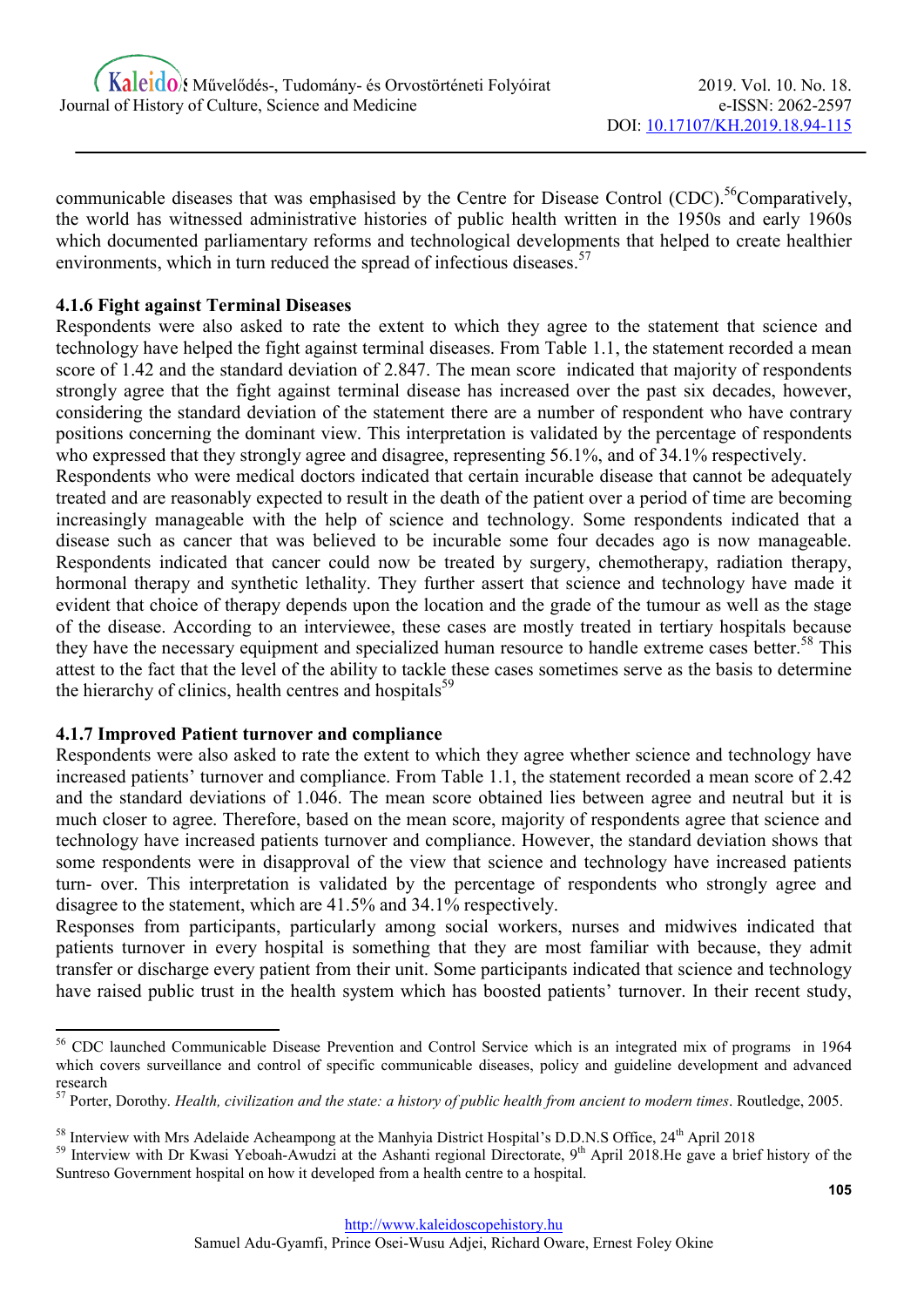Van Fosson et. al. (2017) argued among other things that, patient turnover influences the quality and safety of patient care. Nursing leaders should account for patient turnover in workload and staffing calculations.<sup>60</sup> In the Ghanaian context, this area needs further empirical research to clarify the influence of patient turnover on the quality and safety of nursing care in particular. Some pharmacists and doctors who participated in the study indicated that there has been improvement in the degree to which patients correctly follow medical advice and the use of medicine among other things. Participants indicated that cost of medication play a major role in medical compliance. However, because of advance in science and technology, several relatively cheaper medicines are available for patients to choose from. It is important to add that the introduction of the National Health Insurance in Ghana has increased accessibility to hospitals which has allowed for early detection of health challenges that could be terminal for treatment to begin on time. However, the question of sustainability of Ghana's Health Insurance continues to be at the heart of national discourse and the work of researchers.<sup>61</sup>

#### 4.18 Improvement in Effectiveness and Efficacy of Drugs

Respondents were also asked to rate their level of agreement that science and technology have increased the effectiveness and efficacy of drugs. From Table 1.1, the statement recorded a mean score of 1.05 and the standard deviation of 0.023. From the mean score almost all respondents indicated that they strongly agree to the statement that there has been improvement in the effectiveness and efficacy of drugs due to advancement in science and technology. In addition, the standard deviation of 0.023 all the responses were closer to the mean. This interpretation is validated by the percentage of respondents who strongly agree, as shown in the percentage score of 97.6%. This is consistent with the research of Osseo-Asare (2014) whose research work on Bitter roots: a search for healing plants in Africa spans from pre-colonial, colonial and post-colonial times up to the twenty-first century captures the efforts and transitions in developing medicines from the African herb with emphasis on the Ghanaian context.<sup>62</sup> Essentially, in the bio-medical field too, improvement in training of pharmacists in Ghana and elsewhere in Africa has aided the production of drugs to meet the health needs of the African population and Ghana in particular.

Respondents who were pharmacists indicated that major part of the drug development process is to weed out those compounds whose side effects overwhelm their therapeutic effects. They further indicted that a drug's efficacy is the ability of the drug to treat whatever condition the drug is indicated for and the effectiveness of drug refers to how the drug works in a real-world situation. Experts who took part in the study expressed that science and technology has helped in providing the necessary interventions to meet the critical medical needs of the people of Ghana. In addition, the improvement of drugs is one of the most important areas that have greatly been developed both in traditional medicine and scientific medicine.<sup>63</sup> This is buttressed by an interviewee who argues that careful procedures are taken to improve the efficacy of drugs yearly.<sup>64</sup> New innovations and additional drugs are always added to the market by various pharmaceutical companies which are carefully scrutinized by the Food and Drugs Board. According to Adu-Gyamfi (2018), two doctors have treated seemingly untreatable illnesses through their highly

 $63$  Interview with Dr Kwasi Yeboah-Awudzi at the Ashanti regional Directorate, 9<sup>th</sup> April 2018

<sup>&</sup>lt;sup>60</sup> Van Fosson, Christopher A., Linda H. Yoder, and Terry L. Jones. "Patient turnover: A concept analysis." Advances in Nursing Science 40, no. 3 (2017): 300-312.

<sup>61</sup> Adu-Gyamfi, Samuel, and Aminu Dramani. "Sustaining Ghana's National Health Insurance Scheme Through Preventive Healthcare Strategies and Legislation." International and Multidisciplinary Journal of Social Sciences 6, no. 1 (2017): 47-69.  $62$  Osseo-Asare, Abena Dove. Bitter roots: The search for healing plants in Africa. University of Chicago Press, 2014.

<sup>&</sup>lt;sup>64</sup> Interview with Mrs Adelaide Acheampong at the Manhyia District Hospital's D.D.N.S Office, 24<sup>th</sup> April 2018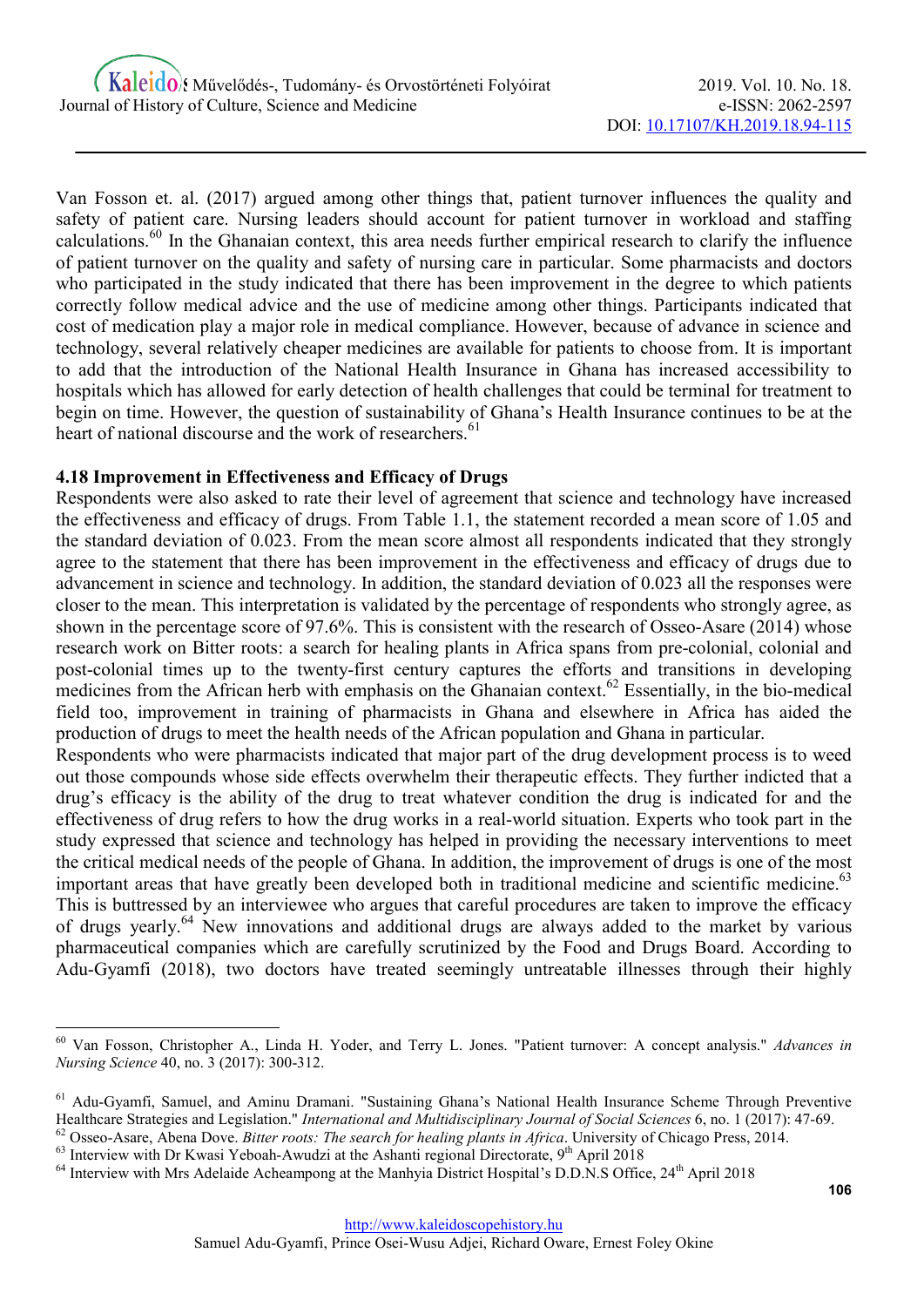improved expertise in traditional medicine.<sup>65</sup> A respondent noted that, the Centre for Plant Medicine Research is equipped with standardized instruments and devices that produced serious scientific work like the Tonica: a blood tonic and formulated herbal Analgesic capsules. These drugs are prepared under serious radiations like UVI and infrared rays which have improved drug production.<sup>66</sup> The revolutionary wind blowing from traditional medicine has created the incorporation of traditional medicine into hospitals.<sup>67</sup> Most health centres and some hospitals have started this initiative and it is gradually and slowly changing the phase of healthcare delivery.<sup>68</sup> Some departments are not affected with this initiative though its immense contribution in the area of traditional midwifery and support of women during child birth cannot be gainsaid. $69$ 

# 4. 1.9 Provision of More Advanced and Sophisticated device and tools for Treatment

The statement that science and technology has helped with the provision of more sophisticated device and tools for treatment of diseases had a mean score of 1.00 with a standard deviation of 0.006. Most of the respondents confirmed that science and technology have made provision for sophisticated devices and tool for treatment of diseases. The standard deviation of 0.006 indicated there was not a single deviation from the dominant responses which is validated by the percentage (100%) affirmation that they strongly agree to the statement. In addition, as stated elsewhere in this research, Information Communication Technology (ICT) has contributed to the efficient provision of data on patients and their illnesses. It is one area in which advanced computers and the necessary software have been able to significantly add to advanced hospital care in Ghana.<sup>70</sup> Over the years, there has been a steady addition of more advanced and sophisticated devices to match the level and number of illnesses that reported at the hospitals and the government of Ghana has made efforts to bridge this gap.<sup>71</sup> It is imperative to add that on July, 2010, the Government of Ghana launched the national e health strategy. The key strategies under the national ehealth strategy included streamlining the regulatory framework for health data and information management, building sector capacity for wider application of e-Health solutions in the health sector, Increasing access and bridging equity gap in the health sector through the use of Information and Communication Technology, and Towards a paperless records and reporting system among other things.<sup>72</sup>

# 4.1.10 Provision of Less Painful treatment Methods

-

In addition, the mean for the statement 'science and technology have made it possible to provide less painful treatment methods available to patients' was 3.42 with a standard deviation of 1.079. Thus, majority of the respondents held varied opinions concerning this assertion. Significantly, the nature of

<sup>68</sup> Interview with Mrs Abedua Billson via phone call on 9th May 2018

<sup>&</sup>lt;sup>65</sup> Adu-Gyamfi Samuel, "From Vital Force To The Scientific Or An Admixture: A Historical Discourse On Individuals Value For Indigenous Medical Practices In Ghana", Journal of Basic and Applied Research international,2018

<sup>&</sup>lt;sup>66</sup> Interview with Dr George Henry Sam at the Department of Herbal Medicine (KNUST), 17<sup>th</sup> May 2018.

<sup>&</sup>lt;sup>67</sup> Interview with Mrs Adelaide Acheampong at the Manhyia District Hospital's D.D.N.S Office, 24<sup>th</sup> April 2018

<sup>69</sup> Ibid, Adu-Gyamfi, Samuel, Razak Mohammed Gyasi, and Bennard Adubofour Poku. "Women Assisting Women in a Village in Ghana: The Role of Traditional Birth Attendants in Wurubegu-Anansu." International Journal of Body, Mind and Culture 5, no. 1 (2018): 46-60.

<sup>&</sup>lt;sup>70</sup> Interview with Mrs Abedua Billson via phone call on 9th May 2018

<sup>&</sup>lt;sup>71</sup> "Healthcare in Ghana", YouTube, uploaded by TV3 Network on  $22<sup>nd</sup>$  December 2016 www.youtube.com

This statement was made by Mr Mustapha Seni who was interviewed together with Dr Bernice on the show.

 $72$  Blaya, Joaquin A., Hamish SF Fraser, and Brian Holt. "E-health technologies show promise in developing countries." Health Affairs 29, no. 2 (2010): 244-251.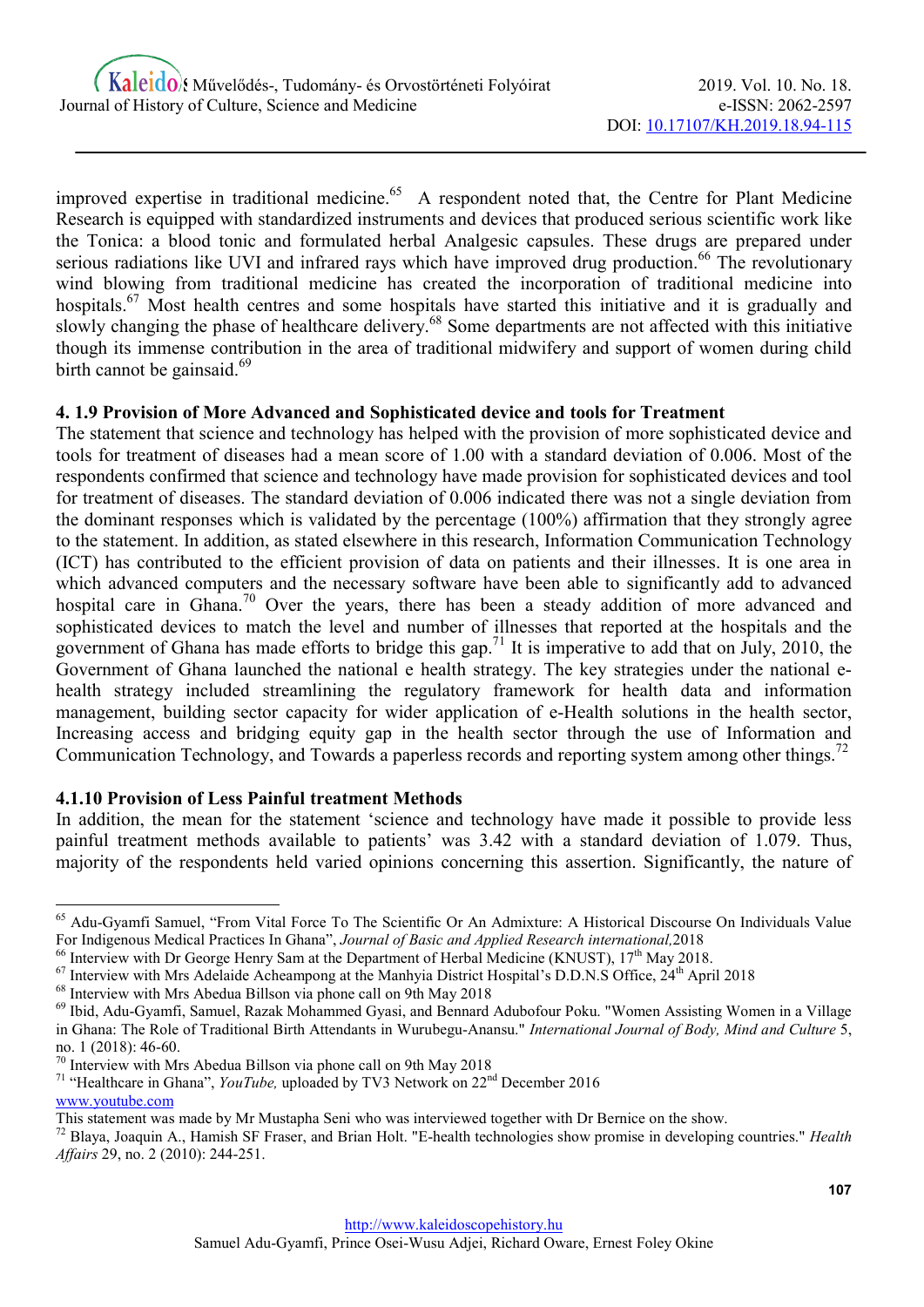professional duties to patients might differ from one another. The standard deviation of 1.42 also indicated that the responses to this statement are widely spread around the mean. This implies that while most of the respondents agree with the statement, other participants disagreed. However, an expert informant from the Manhyia Hospital Kumasi argued that she was sceptical about this issue stating that she is not really impressed about how science and technology have provided less painful methods in treating clients.<sup>73</sup> Her views notwithstanding, the theorizing literature posit otherwise. Recently, Hiroshima University has published its preliminary research which points to new targets for chronic pain relief.<sup>74</sup> The medical breakthrough in 1846 in anaesthesia has continued to profit the journey for painless surgery.<sup>75</sup>

# 4.1.11 Improvement in The Role of Traditional and Alternative Medicine in the Health Sector

Further, the mean for the statement, 'science and technology have improved traditional medicine's role in the health sector over the years' was 2.60 with standard deviation of 1.166. This suggests that respondents have mixed level of agreement about how traditional medicine has contributed to health delivery in Ghana. The number of respondents who agree with the statement almost equate those who disagree. The standard deviation value of 1.166 also indicated that the responses to this statement were far apart. Thus, some group of respondents have different opinion about this statement. That is, while some participants indicated they agree with the statement, significant minority disagree. However, a nurse at the Suntreso Government hospital stated that there is an evolution in the efficacy and development in the production of traditional medicine which has caught the attention of Ghanaians especially the middle class group who prefer purchasing such drugs than waste time coming to the hospital.<sup>76</sup>

Science and technological support have been added to traditional medicine through the establishment of the Centre for Plant Medicine Research and the establishment of the Herbal Medicine Department at KNUST where various pharmacopeia have been developed and faculties trained respectively.<sup>77</sup> An expert informant from the Department of herbal medicine, KNUST, indicated that the movement of the Centre for Plant Medicine from its former location to its present area in Mampong accounted for the immense contribution of the Centre through science and technology.<sup>78</sup> He further mentioned that the initial infrastructure of the Centre constituted a brick housed room with huge pots for boiling herbs and other pharmacopeia and big ladders, thus, the new and present location houses mechanized equipment and advanced devices to produces drugs.<sup>79</sup> Initially, patients came along with their own bottles and gallons to collect drugs but the Centre put a stop to this by providing bottles packaged under hygienic and standard conditions. $8$ 

He further lamented the poor and horrible practices due to the low standard of the Centre during its early days with very minimal number of staff.<sup>81</sup> Only one technician and a biochemistry graduate from KNUST

 $81$  Ibid

<sup>73</sup> Interview with Mrs Adelaide Acheampong at the Manhyia District Hospital's D.D.N.S Office, 24<sup>th</sup> April 2018.Health personnel indicate that patients are referred to as clients.

Hiroshima University, New target for chronic pain relief confirmed by scientists: Scientists observe drug target that can reduce pain when activated. https://www.sciencedaily.com/releases/2019/03/190307103147.htm

Robinson, Daniel H., and Alexander H. Toledo. "Historical development of modern anesthesia." Journal of Investigative Surgery 25, no. 3 (2012): 141-149.

 $^{76}$  The nurse is a national service personnel whose concern centred on how traditional medicine has been on the rise and helping cure diseases in the country and how it is sold everywhere.

 $^{77}$  Interview with Dr George Henry Sam at the Department of Herbal Medicine (KNUST), 17<sup>th</sup> May 2018.

<sup>78</sup> Ibid

<sup>79</sup> Ibid

 $80$  Ibid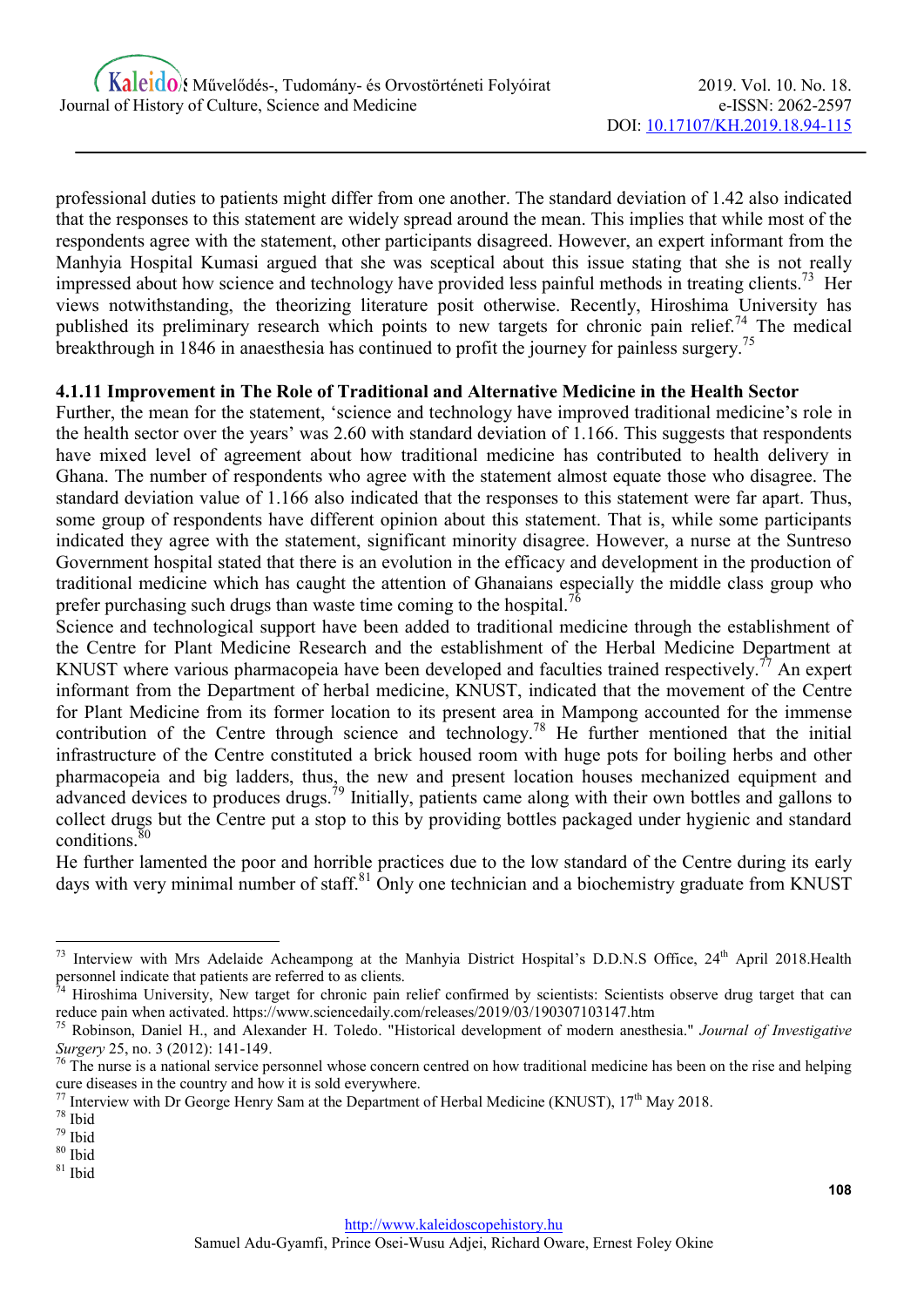worked there because personnel refused to locate to the remote rural area where the Centre was located.<sup>82</sup> The advanced nature of the Centre attracted resource personnel and students in 1993 and under the supervision of our expert informant from the Department of Herbal Medicine, KNUST, 105 formulae for various diseases were documented. The Centre is currently using thirty-two  $(32)$  of such formulae.<sup>83</sup> In 1996, the Centre gained international recognition when he documented the first health report and presented it in China.<sup>84</sup>

# 4.2. Contribution of Orthodox and Traditional Medicine

This section of the study sought to ascertain the contribution that both scientific and traditional medicine have had on the health sector since 1960. Respondents were asked to indicate which of the two medicines have improved or made greater impact in the health sector since the 1960s. Table 1.2 shows the summary of response from the field.

# Table 1.2: Positions of Respondents Concerning the Contribution of Scientific and Traditional Medicine

|                             | <b>Frequency</b> | <b>Percentage</b> |
|-----------------------------|------------------|-------------------|
| <b>Scientific Medicine</b>  |                  | 0 <sup>0</sup>    |
| <b>Traditional Medicine</b> |                  |                   |
| <b>Total</b>                | 4                | 0.00              |

Source: Field Data, March (2018)

As explicit from Table 1.2, it is evident that all the respondents indicated that scientific medicine have been approved and made a great impact on the health sector of Ghana than traditional medicine. Although some interviewees agree that traditional medicine has made significant contribution towards the healthcare of the people of Ghana. It seems to have been outpaced by orthodox scientific medicine. An interviewee indicated that preparation of drugs is far advanced in the realm of scientific medicine than the area of traditional medicine.<sup>85</sup> She buttresses the point that packaging and dosage have been carefully enhanced through scientific medicine, but traditional medicine is yet to catch-up.<sup>86</sup> According to an expert informant, scientific medicine has improved the availability of the provision of records, in terms of statistics.<sup>87</sup>

Another respondent affirmed the fact that traditional medicine has improved a lot, especially concerning the efficacy of drugs. Recent advertisement on radio, television and social media among other traditional avenues keep increasing the popularity and the patronage traditional medicine among Ghanaian in urban and rural communities. Over the years, there has been conscious effort to improve traditional medicine by the Government of Ghana and other stakeholders.<sup>88</sup> There has been various scientific procedures to prepare drugs under hygienic conditions.<sup>89</sup> The Herbal Medicine Department of KNUST has been training

<sup>-</sup><sup>82</sup> Ibid

<sup>&</sup>lt;sup>83</sup> Dr Sam was recruited and worked at the Centre from 1993 and under his supervision as the Head of Phytochemistry and I.C.U. Department; tremendous additions were introduced at the center including bottling of drugs.

 $84$  Interview with Dr George Henry Sam at the Herbal Medicine Department (KNUST),  $17<sup>th</sup>$  May 2018.

<sup>&</sup>lt;sup>85</sup> Interview with Mrs Adelaide Acheampong at the Manhyia District Hospital's D.D.N.S Office, 24<sup>th</sup> April 2018

<sup>86</sup>Ibid

 $87$  Interview with Dr Kwasi Yeboah-Awudzi at the Ashanti regional Directorate, 9<sup>th</sup> April 2018

<sup>&</sup>lt;sup>88</sup> Interview with Dr George Henry Sam at the Department of Herbal Medicine (KNUST), 17<sup>th</sup> May 2018.

<sup>&</sup>lt;sup>89</sup> Interview with Dr Stephen Y. Gbedema at the Department of Herbal Medicine (KNUST), 18<sup>th</sup> May 2018.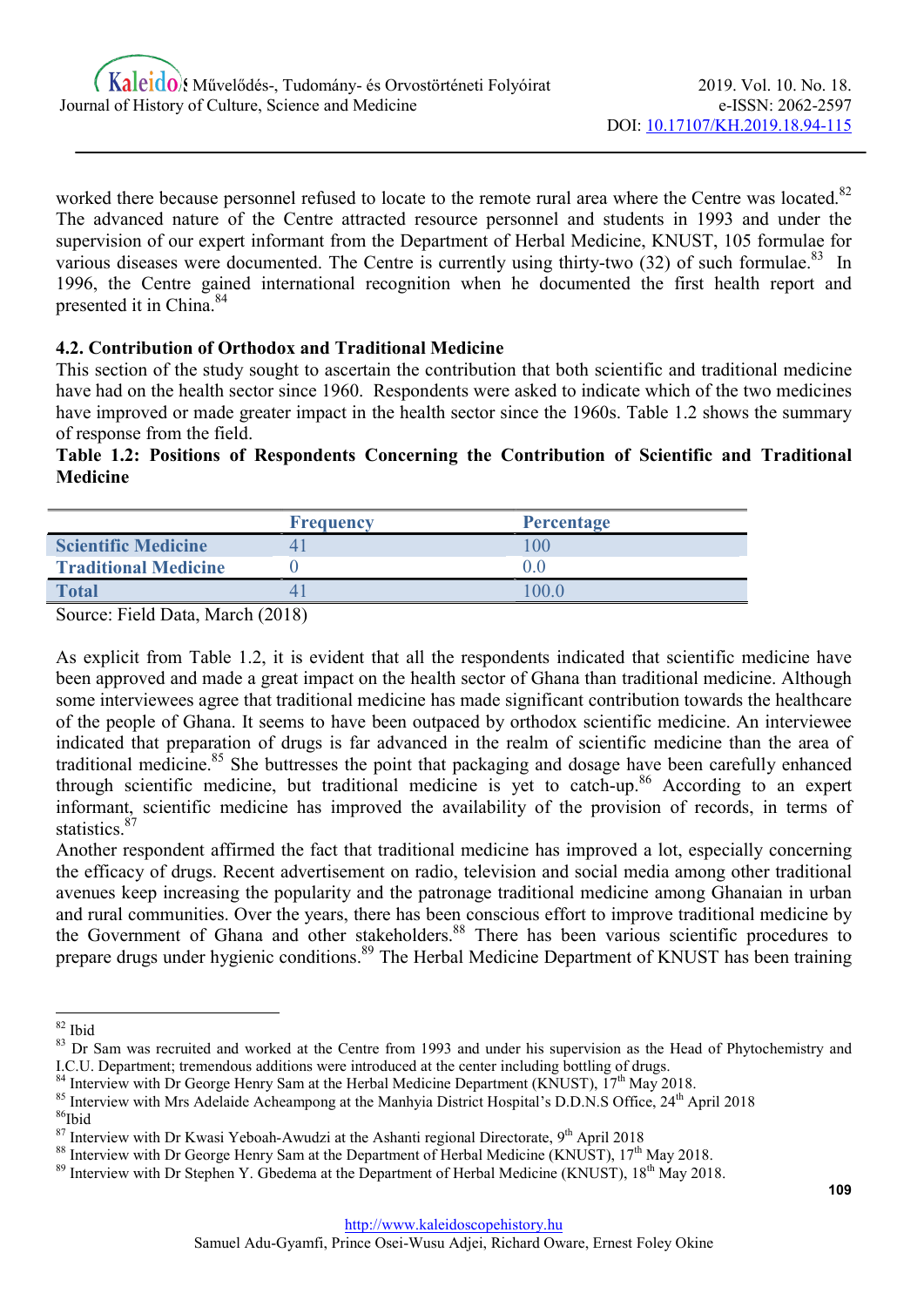both local herbal practitioners and students to better the approach in administering traditional medicine to patients and has been responsible for the springing up of 19 pilot herbal clinics.<sup>90</sup>

Again, scientific medicine has improved childbirth especially after the year  $2000$ .<sup>91</sup> It has decreased infant-mother mortality and improved intensive child healthcare.<sup>92</sup> As compared to traditional medicine and practice, the introduction of scientific medicine has contributed a lot in the area of midwifery than traditional birth attendants.<sup>93</sup> This is in contrast with existing literature that shows how the extent of collaboration between Traditional Birth Attendants and orthodox practitioners aided delivery and care in rural areas and the populations that is largely outside the cities and the urban regions of Ghana.<sup>94</sup>

A follow up question required respondents to justify why they think one branch of medicine has made an impact than the other. The respondents indicated that they acknowledge that scientific medicine has contributed immensely and still improving but the impact of traditional medicine to the best of their knowledge cannot be underestimated. Most participants indicated that scientific medicine has contributed to the prevention and eradication of some killer disease that were prevalent in Africa some time ago. They also indicated that there have been improvements in the preparation of scientific medicine as compared to traditional medicine. They stressed on the notion that practitioners who produce herbal medicine mostly have less knowledge of scientific and hygienic methods but rather use their own conventional wisdom and gifts from their ancestors.

Participants also indicated there are little or no records or documentation on the effectiveness and efficacy of traditional medicine. This makes it very difficult to do a proper comparison.

#### 4.2.1 Knowledge about the Nature of the Health Sector and the Standard of Science and Technology in the 1960s

Since the study is a comparative study that looks at the health care sector retrospectively from the 1960s, respondents were asked to indicate if they had knowledge about the nature of health sector and the standard of science and technology during the 1960s. Table 1.3 shows the summary of response from the field.

#### Table 1.3: Position of Respondents Concerning their Knowledge of Health Sectors and the Standards of Science and Technology in the 1960s

| Knowledge about the Nature of the Health Sector in the 1960             |           |            |  |  |
|-------------------------------------------------------------------------|-----------|------------|--|--|
|                                                                         | Frequency | Percentage |  |  |
| <b>Yes</b>                                                              | 33        | 80.5       |  |  |
| N <sub>0</sub>                                                          |           | 19.5       |  |  |
| <b>Total</b>                                                            | 41        | 100.0      |  |  |
| Standard of Science and Technology in the health Sector during the 1960 |           |            |  |  |

<sup>&</sup>lt;sup>90</sup> Op.cit

<sup>&</sup>lt;sup>91</sup> Interview with Mrs Abedua Billson via phone call on 9th May 2018

<sup>92</sup> Ibid

<sup>93</sup> Ibid

<sup>94</sup> Adu-Gyamfi, Samuel, Razak Mohammed Gyasi, and Bennard Adubofour Poku. "Women Assisting Women in a Village in Ghana: The Role of Traditional Birth Attendants in Wurubegu-Anansu." International Journal of Body, Mind and Culture 5, no. 1 (2018): 46-60.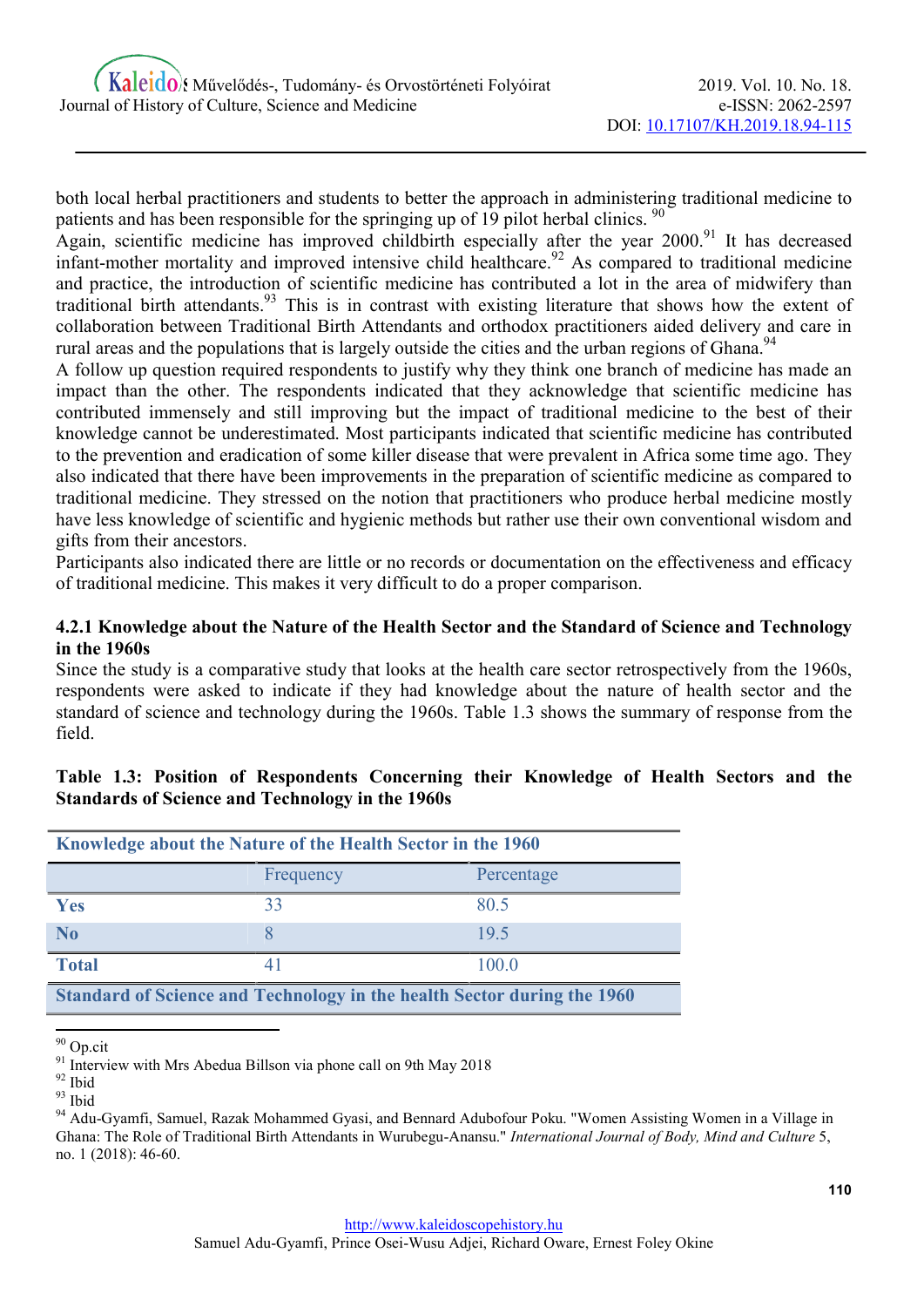| Low                   | 26 | 63.4  |
|-----------------------|----|-------|
| Average               |    | 17.1  |
| <b>High</b>           |    | 0.0   |
| <b>Not Applicable</b> |    | 19.5  |
| <b>Total</b>          | 41 | 100.0 |

From Table 1.3, 33 respondents which represent 80.5% of the study participants indicated that, they are familiar and have an in-depth knowledge about the nature of the health sector during the 1960s whilst the remaining 16.5% indicated they were not familiar with the nature of the sector in the 1960s.

The study further asked respondents who indicated having knowledge about the health sector in the 1960s to rate the standard of science and technological advancement in the health sector then. The results as indicated in Table 1.3 show that, 63.4% of the respondents, which represents significant majority, hinted that the standard of science and technology in the health sector was low during the 1960s. Only 17.1% of respondents indicated that the standard of science and technology was average as compared to the current state of technology in our hospitals.

#### 4.2.2 Improvement in the health Sector since 2000s as Compared to the 1990s.

Respondents were asked to indicate how the health sector has improved since the 2000s as compared to the period between 1960s and 1990s. Respondents recounted that the health sector has experienced several improvements with the help of science and technology. The areas include; improved skills (surgical skills), introduction of social welfare units, improved medication for various diseases and improved diagnostic equipment among others.

Most participants indicated that they have witnessed improvement in surgical skills among health professionals. Participants indicated that the skills of health professionals in all fields have increased to meet the complex health needs of patients especially in the area of surgery. Participants also hinted that, since the 2000s much emphasis has been placed on meeting the social and emotional healthcare needs of patients and as a result, management of various hospitals have introduced social welfare units. Skilled and trained medical social workers have helped the medical team to meet the social and emotional needs of patients in the social welfare units. A participant from the KNUST Hospital indicated that the hospital recently established a welfare unit because of the growing demand for social workers support and assistance.

Participants of the study indicated that they have improved medication for various types of diseases that were previously thought to have been incurable. Preparation of medication has been improved to treat various types of diseases. The efficacy and effectiveness of diseases have been improved drastically over the past decades through research and from practical learning. Also, participants of the study indicated that there have been recent increases in knowledge and equipment for diagnosis that have aided the early detection of some diseases before they reached their advanced and deadly stage. Previously, certain diseases were not easily detected unless it reached some stages in their development but participants indicated that through advancement in science and technology in the health sector they are easily detectable. One of our interviewees hinted that all these have been improved with the introduction of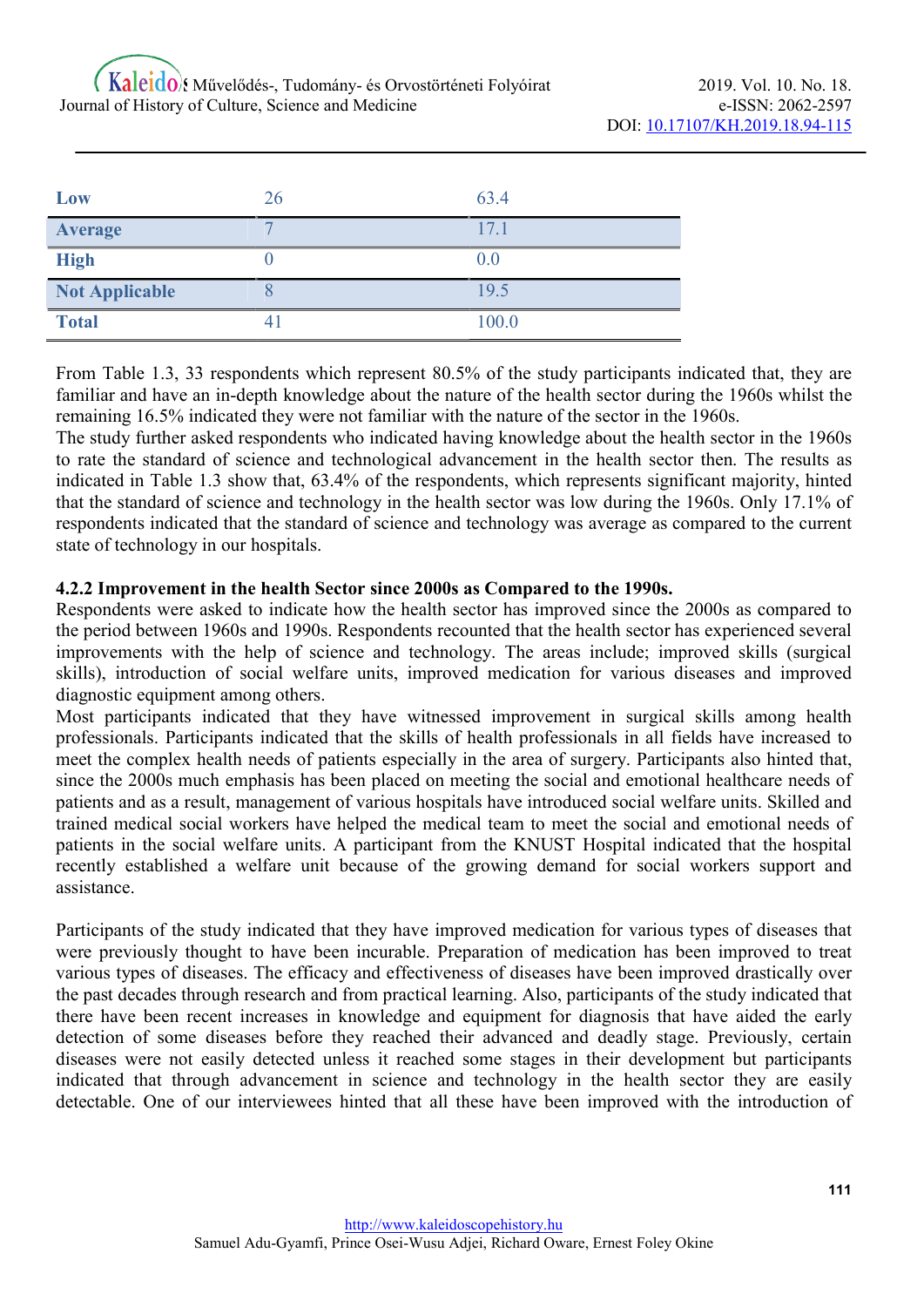advanced equipment like MRI Scanners and the Electrocardiography (ECG) machine which has greatly improved health care and catalysed healthcare delivery.<sup>95</sup>

# 4.2.3 Level of Specialization among the Human Resource in the Health Sector

Respondents were asked to indicate if the level of specialization of health professionals corresponds with the health care needs of patients. Results from the field indicated that human resource in the health sector matches the demand and the general needs of patients. However, some respondents indicated that the current human resource and the level of expertise do not meet the health demand of patients. Respondents who indicated 'NO' explained that the number of patients far outnumber the health professionals available to offer professional support. Respondents further indicated that Ghana's health sector is lagging behind in terms of care which is driven by science and technology. They argued among other things that there are new and more improved medical facilities that could be built and equipment that could have been bought to equip the existing hospitals. At the time of the field interview in March, 2018, our informant made reference to the need to add drones to the healthcare system of Ghana as found in some first world countries like Germany where these drones are equipped with first aid kits to enable facilitation of First Aid to patients before being conveved to the hospital for further treatment.<sup>96</sup> Recently, the Government of Ghana has introduced medical drones to the Ghana Health Service. On Monday, 23rd April 2018, in the presence of Vice President of the Republic of Ghana, Dr Mahamudu Bawumia, who has championed efforts to ensure the use of innovation and technology in public service delivery; a deputy Minister of Health, Tina Mensah, signed on behalf of Ghana while Keller Rinaudo, CEO of Zipline, signed for his company in Accra a letter of intent to produce medical drones to supply essential healthcare products to hospitals and other health facilities to leverage technology to improve the supply chain of critical medical supplies, reduce waste and save lives in Ghana.<sup>97</sup> On 24th April 2019, the Vice President of the Republic of Ghana, Dr Mamahudu Bawumia launched the first ever medical drone delivery service in Ghana at Omenako, near Suhum, in the Eastern Region.<sup>98</sup> The "dronefication" of Ghana's healthcare has come with a lot of debate. This notwithstanding, it is envisaged that it would contribute to the advances the health sector of Ghana has made over time. This fly to save life project has been lauded by several people including, the Microsoft co-founder, Bill Gates who has shown keen interest concerning health and poverty issues in Africa.<sup>99</sup> In traditional medicine sector, an expert informant was optimistic that the gradual training of practitioners through infusion of scientific knowledge with traditional medicine practices will produce a generation of competent practitioners and doctors in the health sector of Ghana.<sup>100</sup>

# 4.2.4 Ghana's Preparedness to Embrace Scientific Innovation in the Heath Sector

Respondents were asked to indicate the extent to which they agree that Ghanaian health professionals are prepared to embrace science and technological innovation that have spread in western countries. Summary of responses from the field as shown in Table 1.4 indicates that majority (70.7%) of respondents strongly

<sup>96</sup> Interview with Mr Asante at St John's Ambulance Kumasi branch office, 19<sup>th</sup> March

<sup>&</sup>lt;sup>95</sup> Interview with Mrs Adelaide Acheampong at the Manhyia District Hospital's D.D.N.S Office, 24<sup>th</sup> April 2018

<sup>&</sup>lt;sup>97</sup> Ghana Health Service. Ministry of Health signs MoU to deploy drone technology for efficient health delivery, https://www.ghanahealthservice.org/ghs-item-details.php?scid=22&iid=138. 04/05/2019.

<sup>&</sup>lt;sup>98</sup>World's largest medical drone delivery service takes off in Ghana. https://www.ghanaweb.com/GhanaHomePage/NewsArchive/World-s-largest-medical-drone-delivery-service-takes-off-in-Ghana-741285. 04/05/2019

<sup>&</sup>lt;sup>99</sup> Bill Gates lauds Ghana's medical drone delivery project. https://www.ghanaweb.com/GhanaHomePage/NewsArchive/Bill-Gates-lauds-Ghana-s-medical-drone-delivery-project-742851, 04/05/2019

<sup>&</sup>lt;sup>100</sup> Interview with Dr Stephen Y. Gbedema at the Department of Herbal Medicine (KNUST), 18<sup>th</sup> May 2018.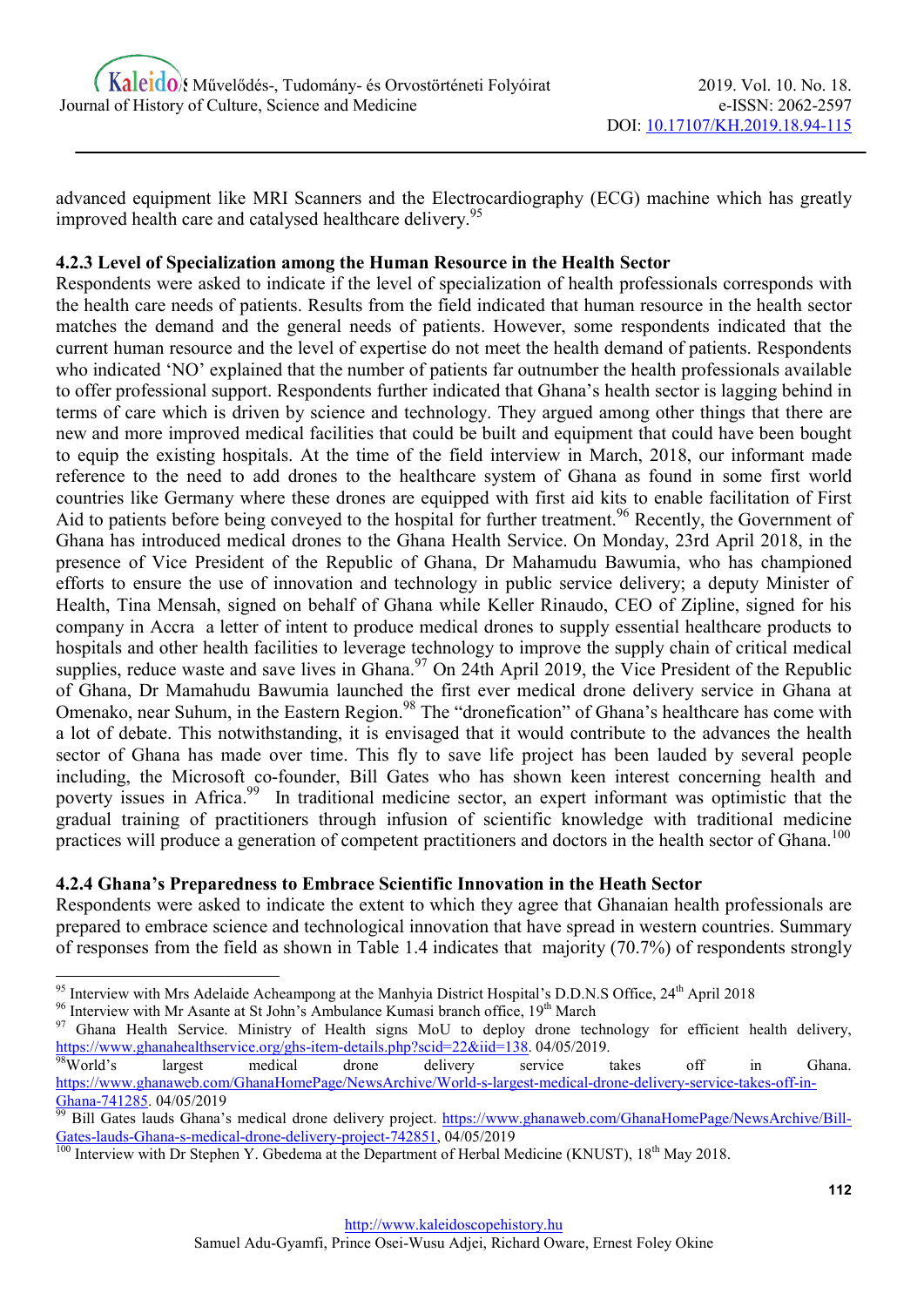agree that professionals in the Ghana health Sector are adequately prepared to accept and handle the scientific innovation in the health care sector. However, 4.9% of respondents were not sure whether Ghana is prepared to embrace the scientific and technological innovations from the advanced world. They hinted that, some professionals lack the technical expertise to handle some advanced innovations.

| Table 1.4: Positions of Respondents Concerning Ghana's Preparedness to embrace Scientific |  |  |  |  |
|-------------------------------------------------------------------------------------------|--|--|--|--|
| <b>Innovation in the Health Care Sector</b>                                               |  |  |  |  |
|                                                                                           |  |  |  |  |

|                          | <b>Frequency</b> | <b>Percentage</b> |
|--------------------------|------------------|-------------------|
| <b>Strongly Agree</b>    | 29               | 70.7              |
| <b>Agree</b>             |                  | 24.4              |
| <b>Neutral</b>           |                  |                   |
| <b>Disagree</b>          |                  | (0.0)             |
| <b>Strongly Disagree</b> |                  | $J_{\cdot}$       |
| <b>Total</b>             |                  | 100 በ             |

Also, most interviewees agree to the fact that Ghana is prepared to handle scientific and technological innovations to tackle epidemics, including research to improve the standard of living of Ghanaians. This is due to the seriousness successive governments of Ghana attached to the health sector; in terms of improving the healthcare systems especially at the tertiary level to equip the human resource to match up with new technologies.

# 5.0 Conclusion

From this study, it can be argued that, the Ghana health sector is and will improve through science and technological innovations. Currently, Ghana continues to witness innovations in the area of eHealth Solutions launched in 2010, medical drones in 2019, aimed at supplying essential medical needs to facilitate and ensure effective and safe healthcare for Ghanaians, the training of health professionals with cutting-edge skills in the area of drug research, laboratory training, specialist training in the area of Oncology, heart surgery among others show the growing capacity of Ghana's healthcare now and what it can achieve in the foreseeable future. The study has shown that traditional medicine has seen improvements through advances in science and technology, hence, complementing the orthodox system of healthcare delivery in Ghana. It can be surmised that the continuous advancement in scientific research in traditional medicine in particular would lessen the bold lines between practitioners of same and those of the orthodox class. The study results have shown that over the period, improved facilities and advances in science and technology have supported hospital care and primary healthcare for patients who visit the hospitals. However, it is also clear that the Ghana Health Service must continue to improve upon its strategies and embrace new technologies to support treatment and ensure efficiency in the health sector.

#### **References**

Addae Stephen, "Evolution of Modern Medicine in a Developing Country: Ghana 1880-1960", Durham Academic Press, 1997, pp. XII, 523

Adu-Gyamfi Samuel, "From Vital Force to the Scientific or an Admixture: A Historical Discourse on Individuals Value for Indigenous Medical Practices in Ghana", Journal of Basic and Applied Research international, 2018 (No Page)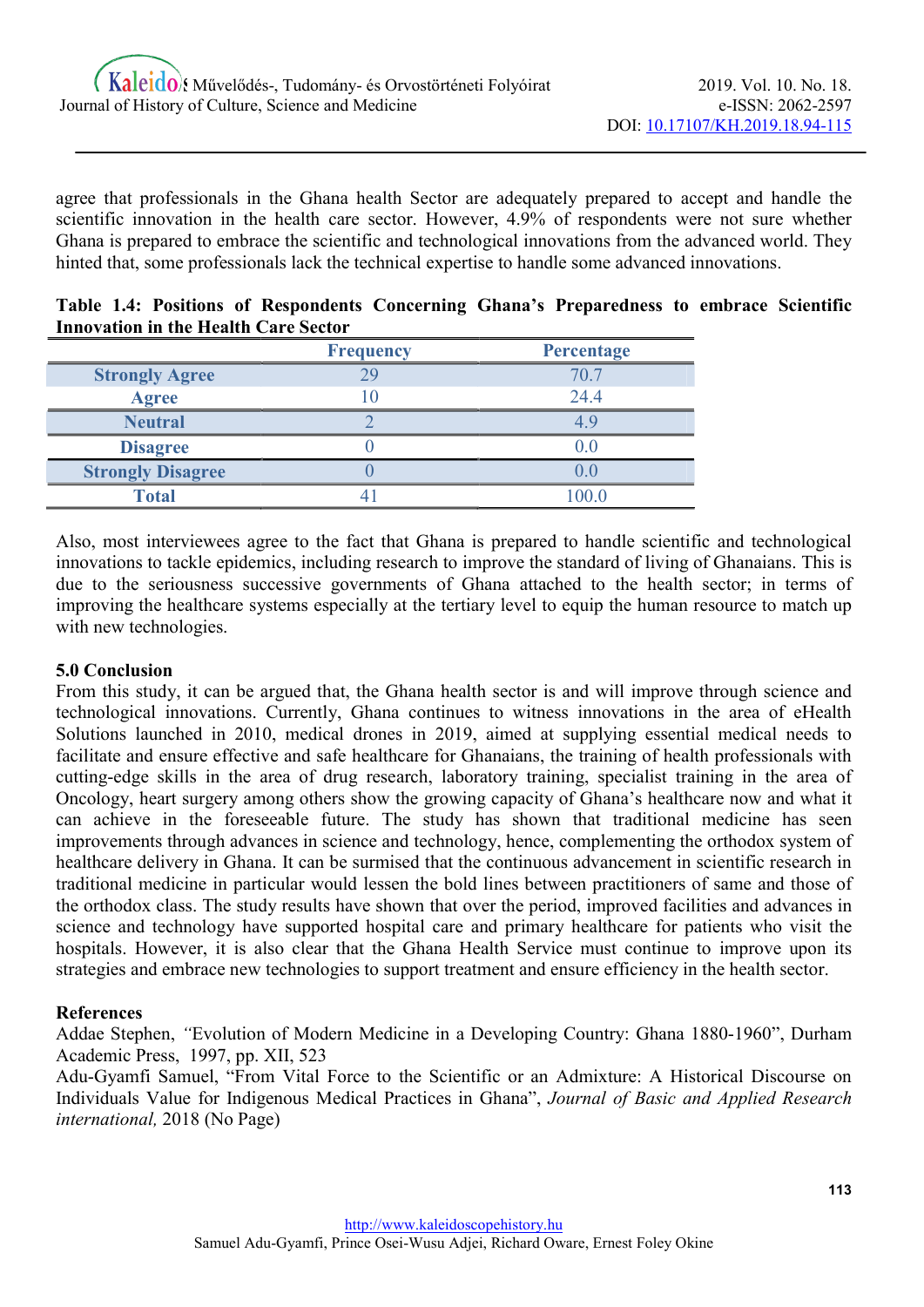Adu-Gyamfi, Samuel, and Aminu Dramani. "Sustaining Ghana's National Health Insurance Scheme Through Preventive Healthcare Strategies and Legislation." International and Multidisciplinary Journal of Social Sciences 6, no. 1 (2017): 47-69. https://doi.org/10.17583/rimcis.2017.2149

Adu-Gyamfi, Samuel, Edward Brenya, and Peter Nana Egyir. "Public Health in Colonial and Post-Colonial Ghana: Lesson-Drawing for the Twenty-First Century." Studies in Arts and Humanities 3, no. 1 (2017): 34-54. https://doi.org/10.18193/sah.v3i1.89

Adu-Gyamfi, Samuel, Razak Mohammed Gyasi, and Bennard Adubofour Poku. "Women Assisting Women in a Village in Ghana: The Role of Traditional Birth Attendants in Wurubegu-Anansu." International Journal of Body, Mind and Culture 5, no. 1 (2018): 46-60.

Adu-Gyamfi, Samuel. "British colonial reform of indigenous medical practices amongst the Asante people of the Gold Coast, 1930-1960." African Journal of History and culture 7, no. 2 (2015): 057-063 https://doi.org/10.5897/AJHC2014.0222

Adu-Gyamfi, Samuel., and Josephine Bing. "Traditional healing narratives from a community in Ghana: An empirical study." Journal of Basic and Applied Research International 17, no. 2 (2016): 125-135

Afarikumah, Ebenezer. "Electronic health in Ghana: current status and future prospects." Online journal of public health informatics vol. 5,3 230. 5 Feb. 2014, https://doi.org/10.5210/ojphi.v5i3.4943

Agarwal, Ritu, Guodong Gao, Catherine DesRoches, and Ashish K. Jha. "Research commentary—The digital transformation of healthcare: Current status and the road ahead." Information Systems Research 21, no. 4 (2010): 796-809. https://doi.org/10.1287/isre.1100.0327

Al-Bader Sara, Daar S Abdallah and Singer A. Peter, "Science-based health innovation in Ghana: health entrepreneurs point the way to a new development path", *BMC Int. Health hum rights*. 2010:10(suppl 1) https://doi.org/10.1186/1472-698X-10-S1-S2

Asante Emmanuel and Avornyo Raphael, "Enhancing Healthcare in Ghana through Integration of Traditional medicine", Journal of sociological Research, 2014 Vol 4, No 2 (2013). 256-272 https://doi.org/10.5296/jsr.v4i2.4224

Bashshur, Rashid L., Timothy G. Reardon, and Gary W. Shannon. "Telemedicine: a new health care delivery system." Annual review of public health 21, no. 1 (2000): 613-637. https://doi.org/10.1146/annurev.publhealth.21.1.613

Berger Abi, "The Impact of New Technologies in Medicine", British Medical Journal, Vol 318: 314.1999. https://doi.org/10.1136/bmj.318.7180.346

Blaya, Joaquin A., Hamish SF Fraser, and Brian Holt. "E-health technologies show promise in developing countries." Health Affairs 29, no. 2 (2010): 244-251. https://doi.org/10.1377/hlthaff.2009.0894

Bonsi K Stephen, "Modernization of Native Healers: Implications for Health Care Delivery in Ghana" Journal of National Medical Association, Vol 72, 11, 1980. 1057–1063.

Bukachi, Frederick, and Neil Pakenham-Walsh. "Information technology for health in developing

countries." Chest 132, no. 5 (2007): 1624-1630. https://doi.org/10.1378/chest.07-1760

Chetty Lee-Roy, "The Role of Science and Technology in the Developing World in the 21<sup>st</sup> Century" Accessed on 1<sup>st</sup> June, 2018. Cape Town

Fett Michael, "Technology, Health and Healthcare", Occasional papers: Health Financial Series, Vol 5.2000.3

Garcia S Eliot, "Science and Technology and their role in Human Health in Developing Countries", Vol 95, Suppl: 5-7, 2000. https://doi.org/10.1590/S0074-02762000000700001

Hiroshima University, New target for chronic pain relief confirmed by scientists: Scientists observe drug target that can reduce pain when activated.

https://www.sciencedaily.com/releases/2019/03/190307103147.htm

Interview with Dr George Henry Sam at the Herbal Medicine Department (KNUST), 17<sup>th</sup> May 2018.